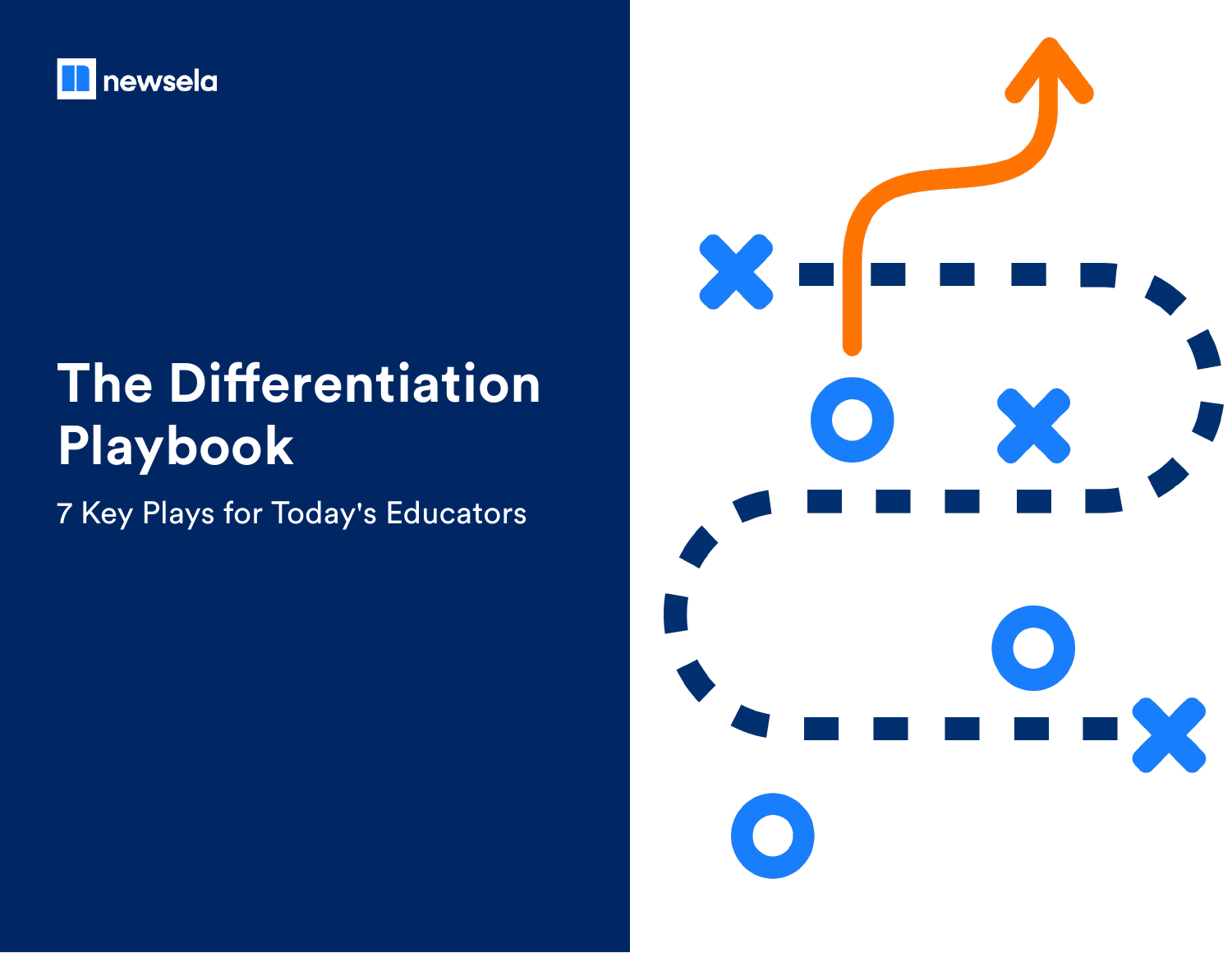## **Foreword**



**Dan Cogan-Drew** Chief Product Officer of Newsela

**"You keep using that word. I do not think it [always] means what you think it means."**

#### **- Inigo Montoya**

Imagine that you're a climbing instructor. You have 30 climbers standing at the base of a wall and your objective is to ensure that every one of them gets to the top. Imagine further that your group is divided into three sub-groups. Your experts you might let climb straight up. Maybe they don't even need ropes! Your basics you'll want to put on belay and supervise as they ascend, since you know this is not that familiar for them. You might even pair experts with basics. What do you do with your novices?

When I first started teaching, I took it as a universal truth that differentiating instruction was good and that in fact, differentiation was my job. Over the last dozen years of trying to figure out what good technology can mean for teaching and learning, I've come to realize some core tenets of effective differentiation that stand firm, even as classroom environments evolve. An educator who practices effective differentiation does three things well: recognizes every student as an individual, maintains high expectations for the learning and growth of each child, and varies accommodations according to the need of each student.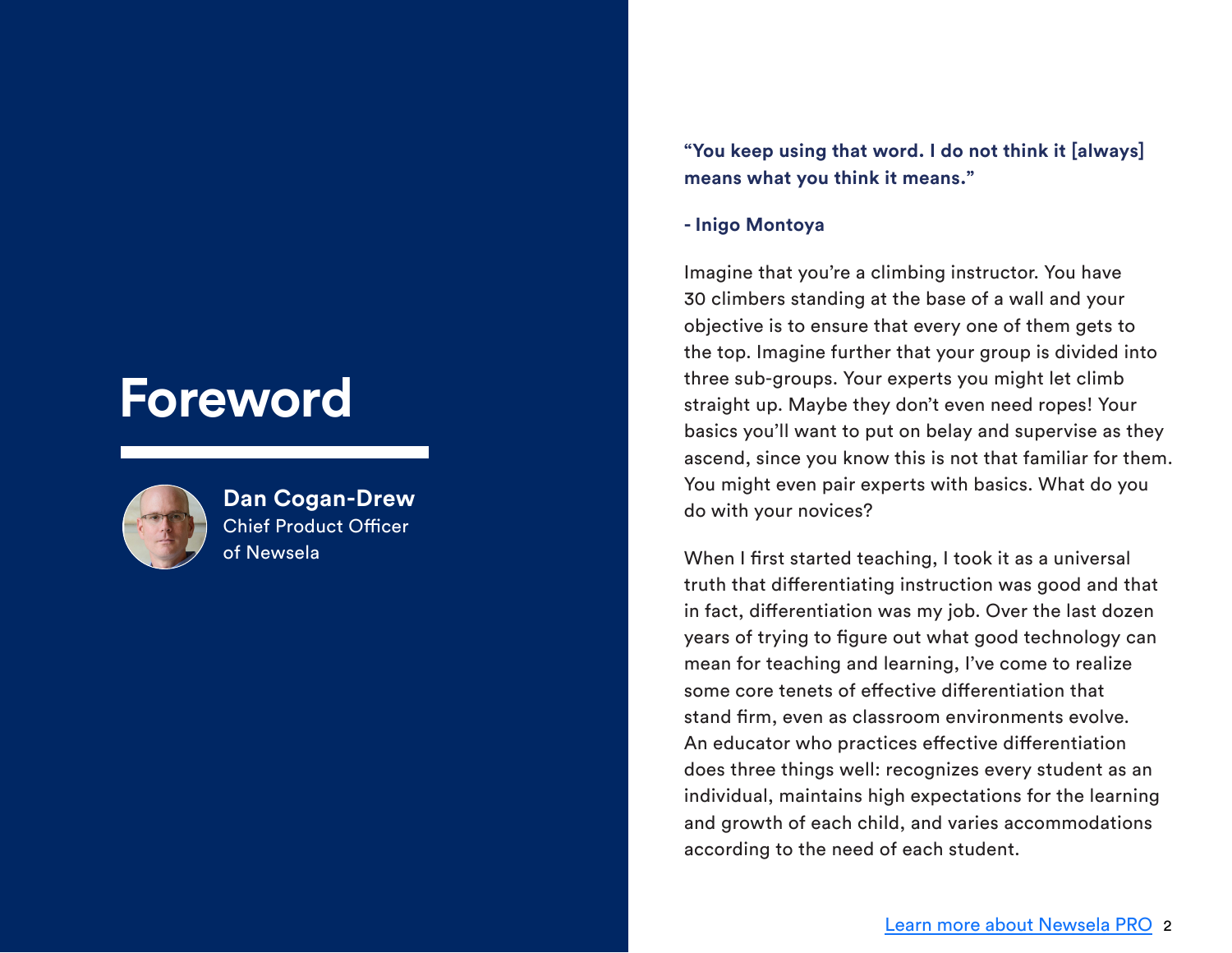## **Foreword**

Thinking back to the climbing wall, this is where I often got differentiation wrong - to the detriment of my students. In my attempts to recognize every student as an individual, I varied the accommodations according to every student's needs, but I let my high expectations slip as I did so. Instead of enabling every student to experience climbing to the degree that they were capable, I had them participate in another activity altogether. Instead of climbing, they were skipping rope or using the uneven bars.

What did this look like in my classroom? I assigned my class a three-page essay. But instead of requiring all students to complete those three pages, I asked my less confident writers to make a movie or give a powerpoint presentation, because writing was hard for them and they quickly lost interest. And that meant I had to work even harder to sustain their focus. But when they were working on a presentation, they were clearly engaged. I told myself that I was differentiating instruction because I'd found a way to reach each of my students. But while I may have thought that I was skillfully differentiating instruction, I was actually depriving my students of the benefit of improving their writing. I failed to recognize that engagement was just the base from which I had to build; achieving the learning objective was the true goal.

Let's be honest: differentiation done right is hard work for both teacher and student. But over time, I got more comfortable with the challenge. The work was hard, but it felt like the right way to teach. If we were going to learn how to write, we were all going to learn how to write - because differentiation done right means getting every student to the top of that wall. Differentiation done right means preserving those "a-ha!" moments for every learner. Differentiation done right unlocks an innate desire to take ownership of one's own learning.

So even on days when the wall feels insurmountable, or when we feel like we're starting back at square one, we can remind ourselves of the real objective of the work we all do to give students the exhilarating experience of taking in the view from the top.

#### **Dan Cogan-Drew**

Chief Product Officer of Newsela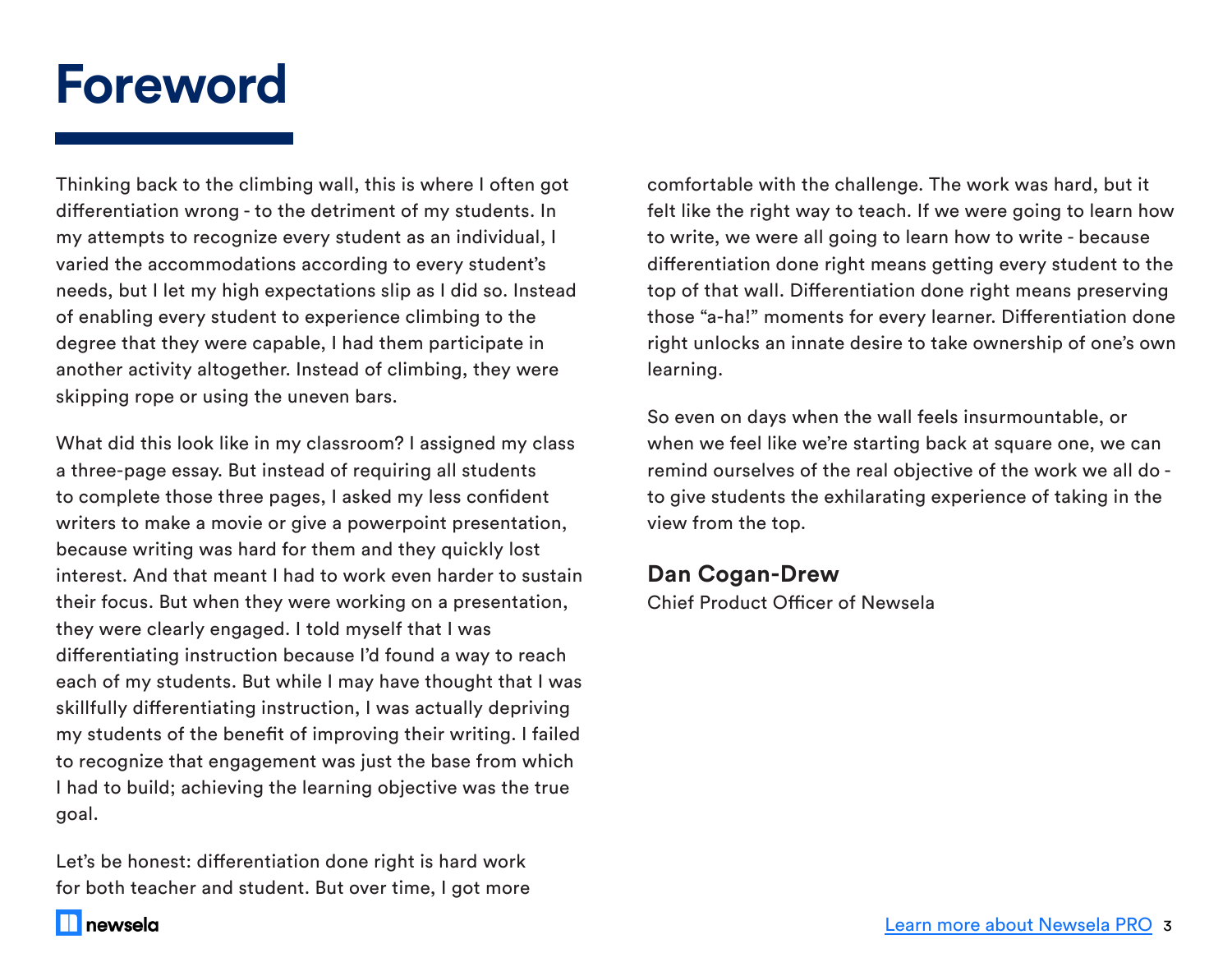## **Table of Contents**

Differentiation Done Right **01**

Differentiation Today: Grouping Gets an Upgrade **10**

Culturally Responsive Differentiation 14 Culturally Responsive Differentiation<br>18 Data-Based Differentiation<br>20 Differentiation Gets Results<br>24 Summary of Key Plays<br>**12 Summary of Key Plays** 

Data-Based Differentiation **18**

Differentiation Gets Results **20**

Summary of Key Plays **24**

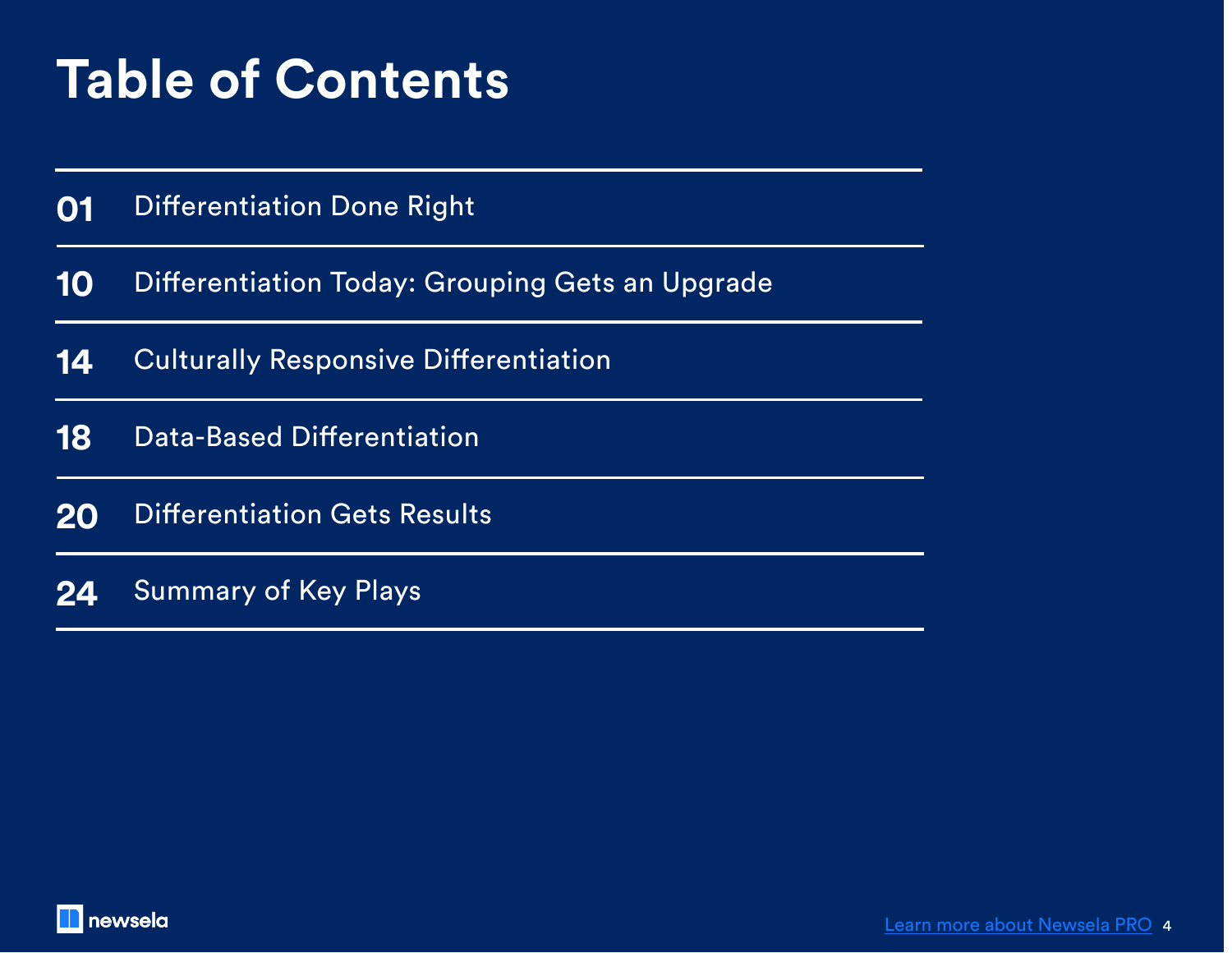## **Differentiation Done Right**

Differentiating instruction is a perennial challenge for educators. Teachers must grapple with it every day, in every classroom, everywhere—and they have for decades. In an ever-changing education landscape, you may ask, why is a seemingly age-old topic like differentiation on our minds?

In short, we think differentiated instruction is at an inflection point. Shifting attitudes toward tracking and grouping, the education community's deepening understanding of culturally responsive pedagogy, and scalable edtech tools are making it easier than ever to achieve more effective differentiation. Taking advantage of these changes means understanding shifts in how educators interact with their students, and how both are interacting with the litany of tools available to them.

That's why Newsela has compiled this playbook on next generation differentiation. Staying ahead of the curve takes time, effort and resources. In compiling some educator-approved best practices, you can stay focused on what matters most - positive learning outcomes for every student.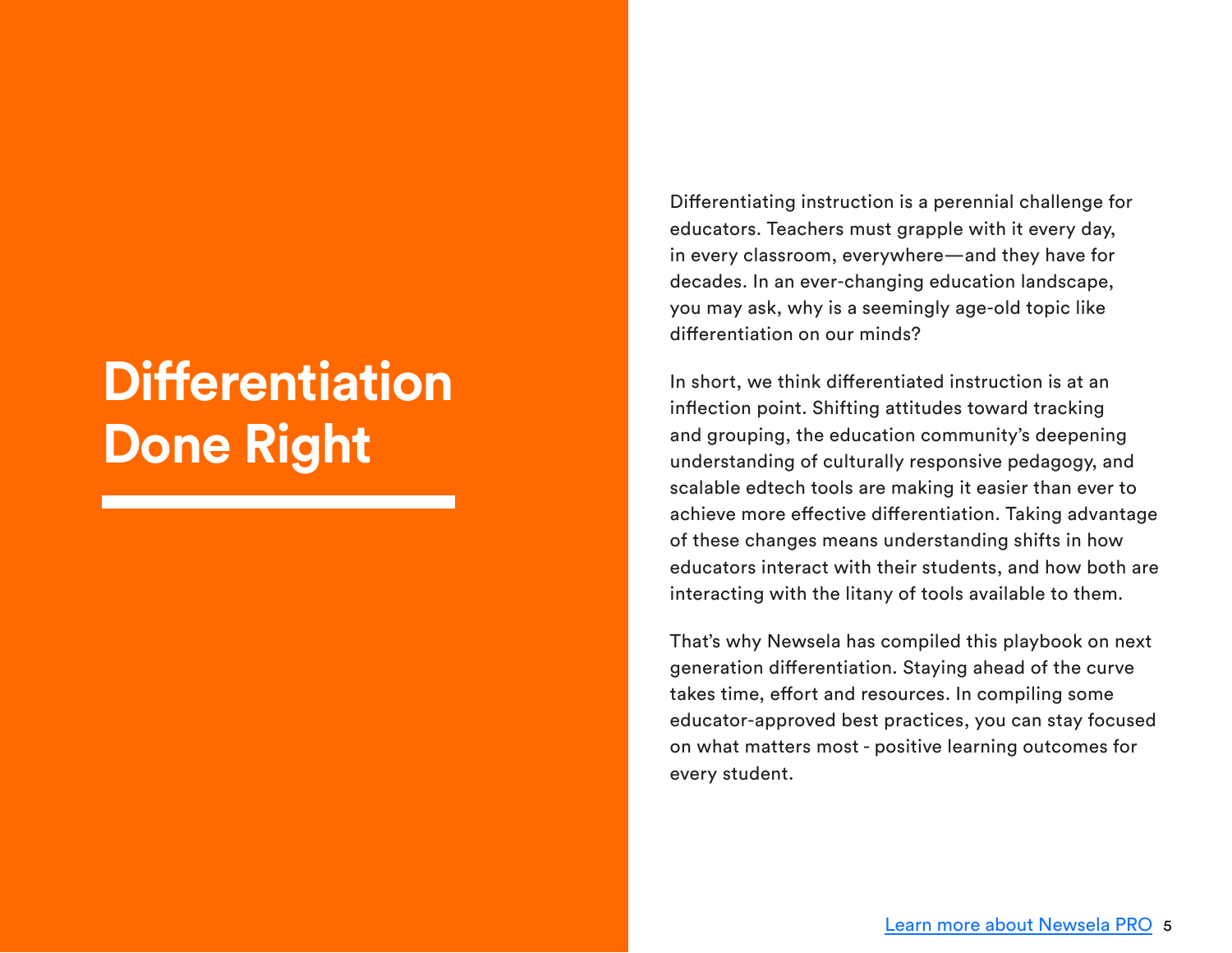# **Differentiation Done Right**

Differentiation done right requires adequate time, planning, and resources to address individual needs.

## **Educators Speak: The biggest challenges of differentiation**



Time to plan differentiated lessons and collaborate with colleagues



Finding resources appropriate for students at all levels



Reconciling differentiation with state standards



Lack of professional development or resources



- **A** deep understanding of students
- $\bullet$  Experience with adapting lesson content
- **P** Flexibility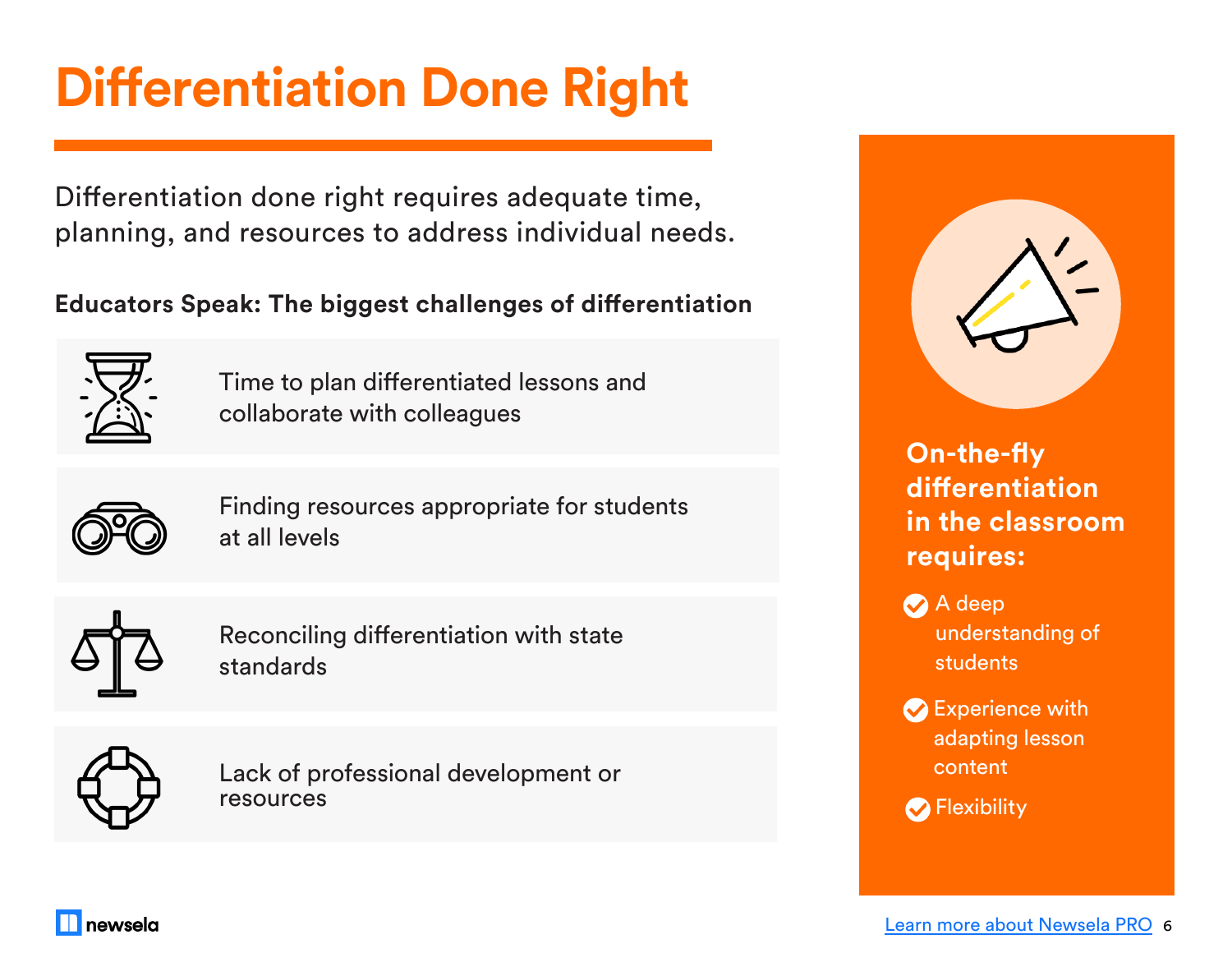## **The Moment Is Now: Differentiation Is at an Inflection Point**

What do we mean when we say that differentiation is at an inflection point? After all, pedagogies are constantly evolving - any educator will tell you that they are always updating their approach to make their instruction the best it can be. At Newsela, we take the long view. We work with educators from around the country to understand the climate today, so we can design our products for the classrooms of tomorrow.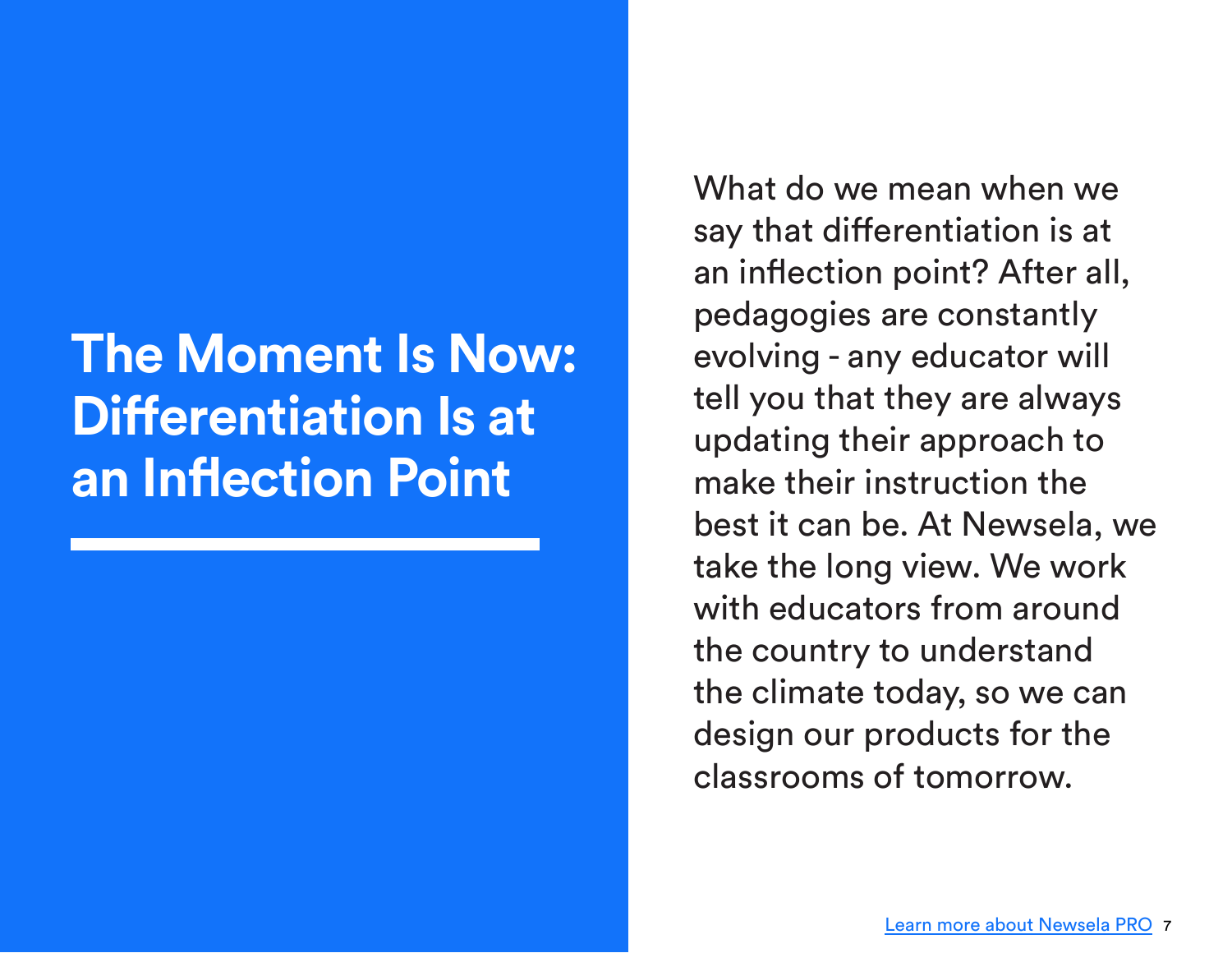## **The Differentiated Instruction of Yesterday**

## **The role of edtech**

In an era with limited technology and resource sharing tools, differentiated instruction often defaulted to ability grouping and tracking. With this strategy, generations of students faced the stigma that comes with being told they are struggling.

### **Cultural responsiveness**

In the past, differentiated instruction and culturally responsive teaching were often considered as separate pedagogies, with different goals and different methods.

#### **Data and assessments**

Technical innovations like interactive lessons made assessment easier and more accurate, but teachers bore the brunt of the responsibility when it comes to interpreting mountains of student data.

**How it used to be**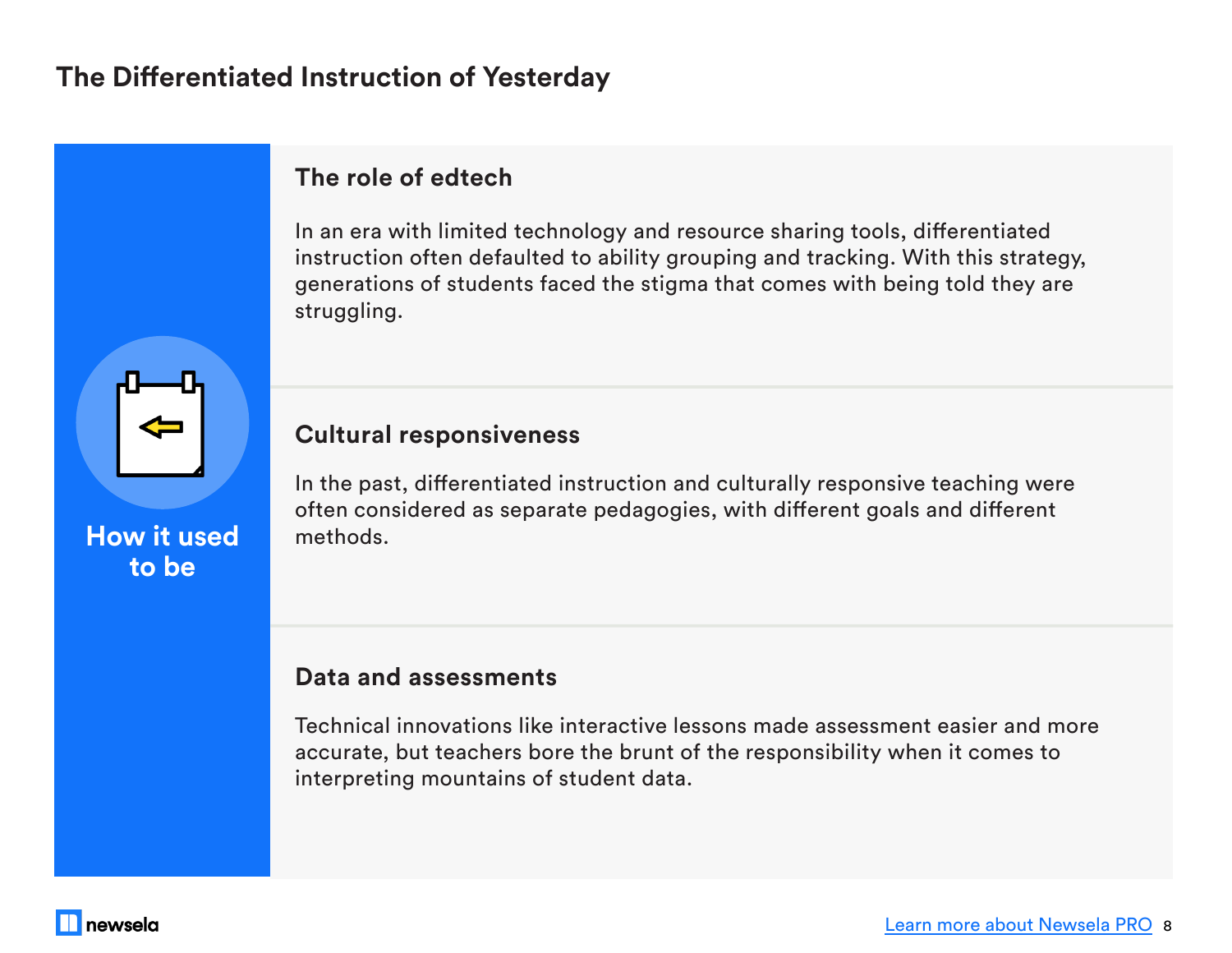## **Differentiated Instruction, Today and Tomorrow**



## **What the future holds**

#### **The role of edtech**

Aided by interactive and responsive digital tools, teachers can provide personalized instruction within whole groups—empowering students and giving them opportunities to interact with peers at all ability levels.

#### **Cultural responsiveness**

Educators can leverage cultural differentiation tactics for students. In increasingly diverse classroom environments, this merging of culturally responsive teaching and differentiated instruction is a welcome shift.

#### **Data and assessments**

Today's assessment technologies can not only compile assessment data, but also analyze and interpret it for key insights. Simplified assessment data analysis liberates teachers to focus on the most meaningful, relationshipbased components of differentiated instruction.

## **Key Play #1**

Assemble a focus group or use a free online survey tool to get feedback about how confident your teachers are about their ability to differentiate instruction for all students.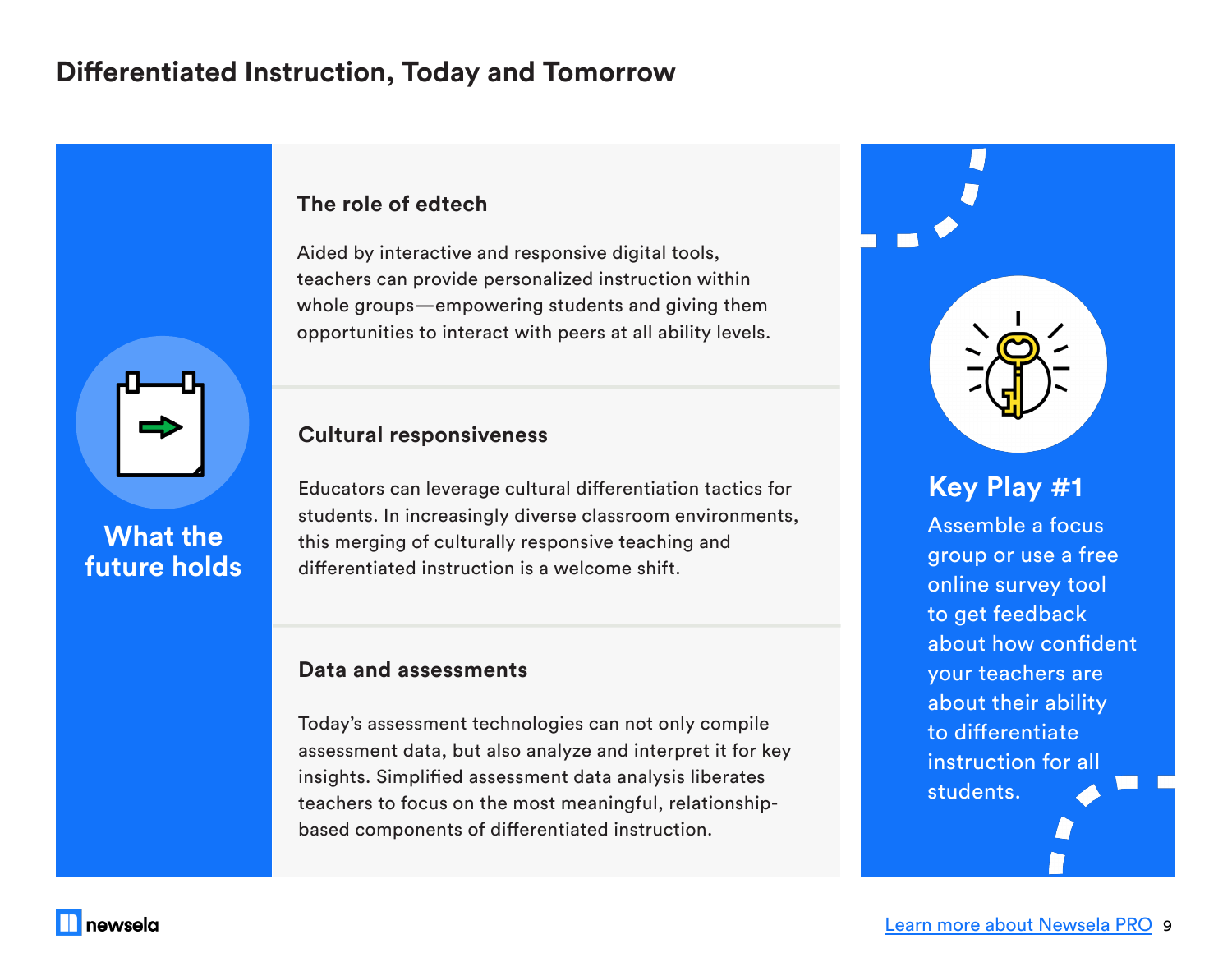## **Differentiation Today: Grouping Gets an Upgrade**

The topic of ability grouping and tracking tends to rouse strong opinions. On one hand, these practices can make differentiation easier and more scalable for schools that struggle to find real differentiation solutions. By placing teachers with students of roughly the same ability level, schools make differentiation a bit less challenging for their instructors.

On the other hand, critics have argued that grouping struggling students together stigmatizes them and reproduces racial and socioeconomic inequalities. That's resulted in schools vacillating between whether or not to use ability grouping and track students. According to the Brookings Institution, tracking and especially ability grouping at the elementary level have come back into fashion.

*"In 1998, 28% of fourth-grade reading instructors used ability grouping. By 2009, that number had risen to 71%."*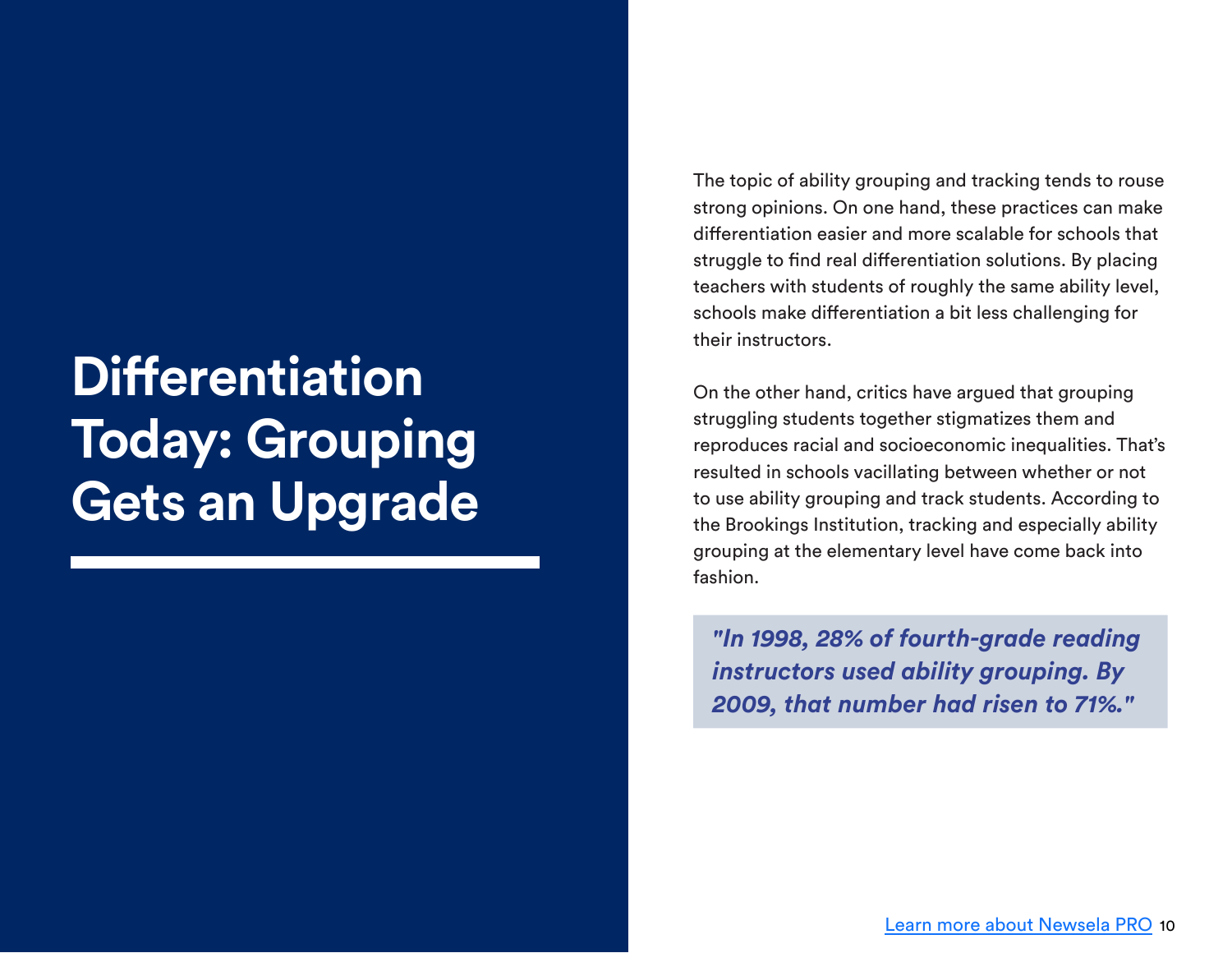**There's another way.** Teachers have often relied on ability grouping and tracking in an era of limited choice. But today, new frameworks are changing the differentiation game by imagining methods that bring students together instead of siloing them. Many of them update and customize the Universal Design for Learning (UDL) framework to meet the needs of today's learners.

UDL calls for educators to build multiple means of representation, expression, and engagement into the curriculum. The underlying mentality is that if a barrier to learning exists in the classroom, it comes from the curriculum—not the student. In other words, curricula should be fully accessible to students of all backgrounds and ability levels by default.

In the past, designing lessons with a variety of approaches to representation, expression, and engagement could increase prep time exponentially. Now, multimedia resources, simulations, and online interactive texts can help educators scaffold knowledge in a way that's not just tailored for broad ability brackets, but personalized for individual students.



newsela

**Newsela Insight:** 

More than half of Newsela PRO students scaffold their own reading, allowing for agency in their learning.

What if, in the classrooms of 2030, ability grouping is long gone? Instead, perhaps students will learn together—and from each other—using evidence-based, flexible wholegroup frameworks, facilitated by the technologies that make teachers' work easier.

# **Key Play#2**

Make a toolkit of differentiationfriendly edtech tools that can help your teachers move beyond the stigma of tracking and grouping.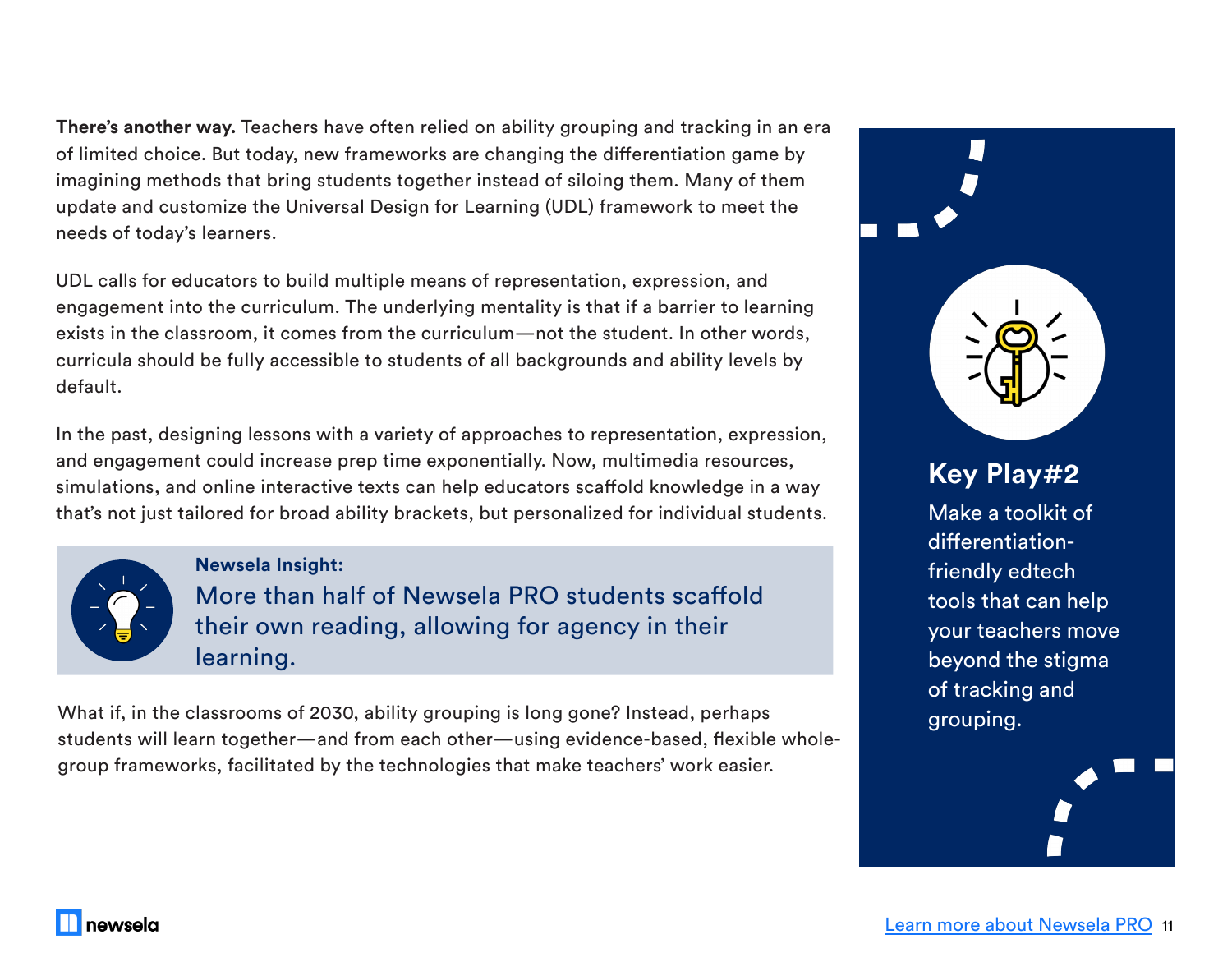## **Differentiation Across Content Areas**

In need of some quick inspiration for differentiation strategies across content areas? Here are a few thought-starters to share that encourage student voice while differentiating:



#### **Math**

Ask open questions and encourage students to discuss what they notice in the solutions. Turn simple observations into rich classroom discussions.



## **ELA**

Set up rotating "literacy centers" with a variety of leveled texts.



#### **Social Studies**

Leverage project-based learning strategies to provide opportunities for exploration and choice.



#### **Science**

Provide different exit tickets for disparate levels: fill-in-the-blank, matching, short-answer, and essay questions can cover a wide range of student ability.



Encourage teachers to use studentdefined measures of success where possible to boost student engagement and student voice in their own learning.

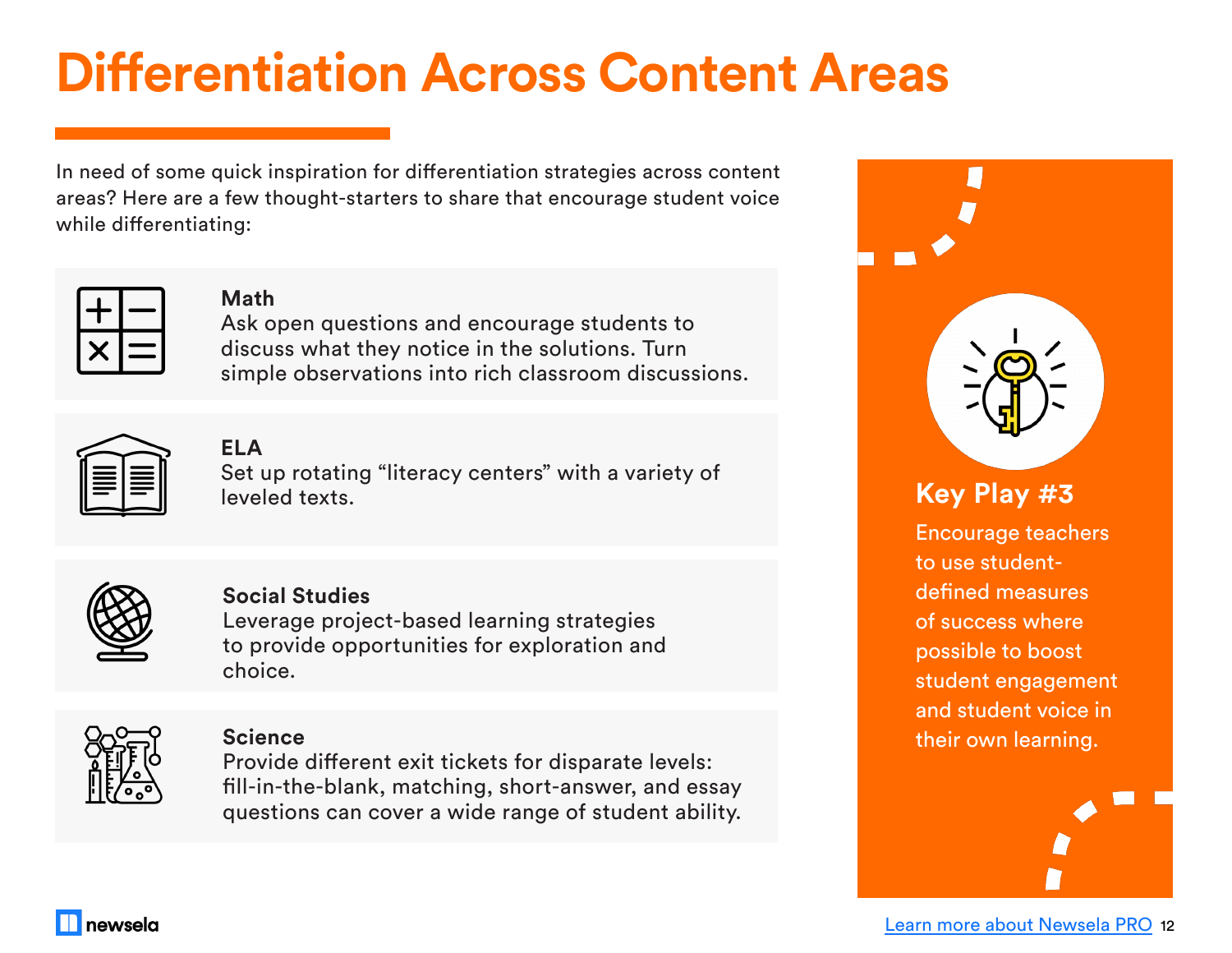"I take a Coaching mentality to my teaching— if work isn't good enough, it doesn't get graded, but does get feedback. Kids need and thrive on that direct feedback. *My planning consists in providing a variety of response options and stimulation prompts.* Rather than just reading about Ramses II, we also read the webcomic of Shelley's "Ozymandias," and when we get to Plato, we watch the Allegory of the Cave and compare it to the Matrix, or the Allegory of Godzilla."

Drew Sedrel, Humanities Teacher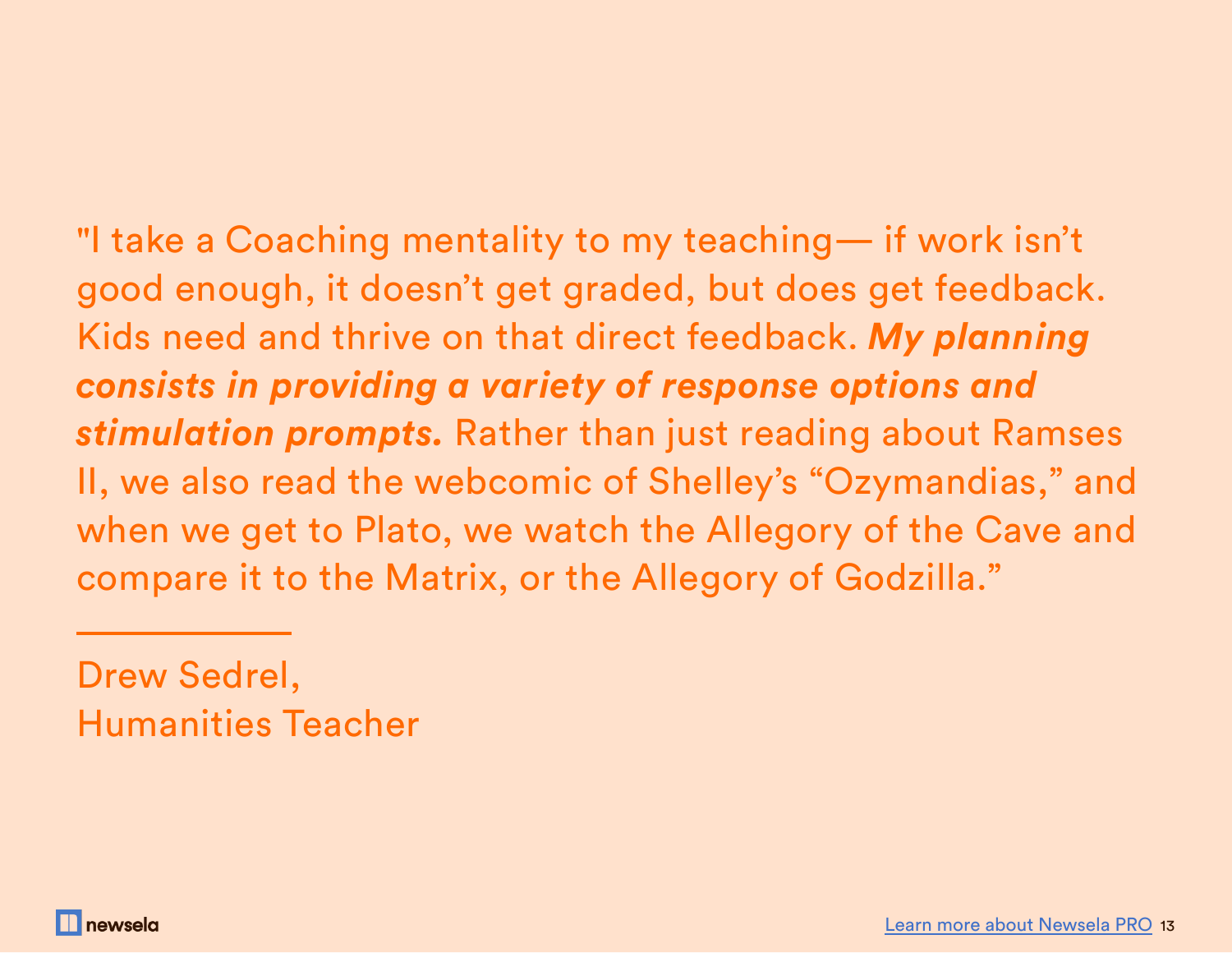## **Culturally Responsive Differentiation**

Today's thought leaders realize that differentiated instruction isn't just about differentiating by ability level. They're also exploring how differentiation tactics can be tools to make classrooms more culturally responsive. That starts with embracing students' diversity as an asset.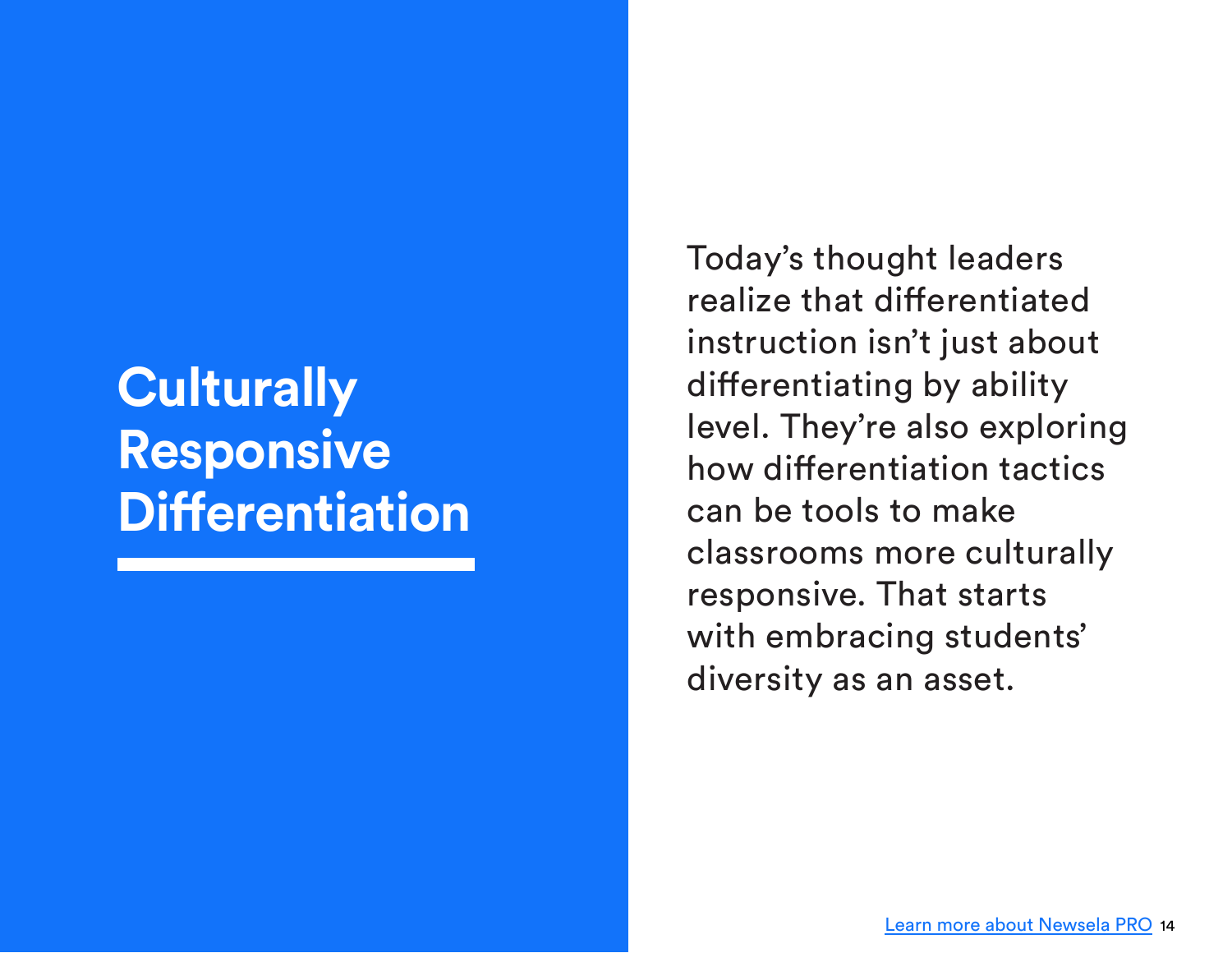**Let students' backgrounds enrich the curriculum.** Students from diverse backgrounds might have unique contributions to your lesson content. For instance, a student from Russia might have a unique perspective on a history lesson about the Cold War. While students should never be put on the spot to be representatives of their culture, teachers can enrich their lessons by giving students space to volunteer information about their personal experiences.



**Understand that engaging certain student populations might look different in different cultural settings.** Discovering reluctant readers' interests and providing texts on those topics is a tried-and-true strategy to differentiate for them. Immigrant students who are reluctant readers might prefer texts that are relevant to their own cultures—or conversely, they might be curious about the culture of their new home. Build a multicultural library of resources to cater to diverse students' interests—without assuming interest in a particular topic.



**Engage students by giving them diverse role models.** Deliberately recruit diverse parents and student helpers to work in the classroom. Giving students positive academic role models from their own background is key to engaging them—a core principle of differentiated instruction.



Newsela teachers can offer their students choice by using Text Sets to differentiate content on core concepts. **Newsela Insight:**



Ensure your teachers have the ability and the resources to celebrate their students' academic success uniquely and fairly.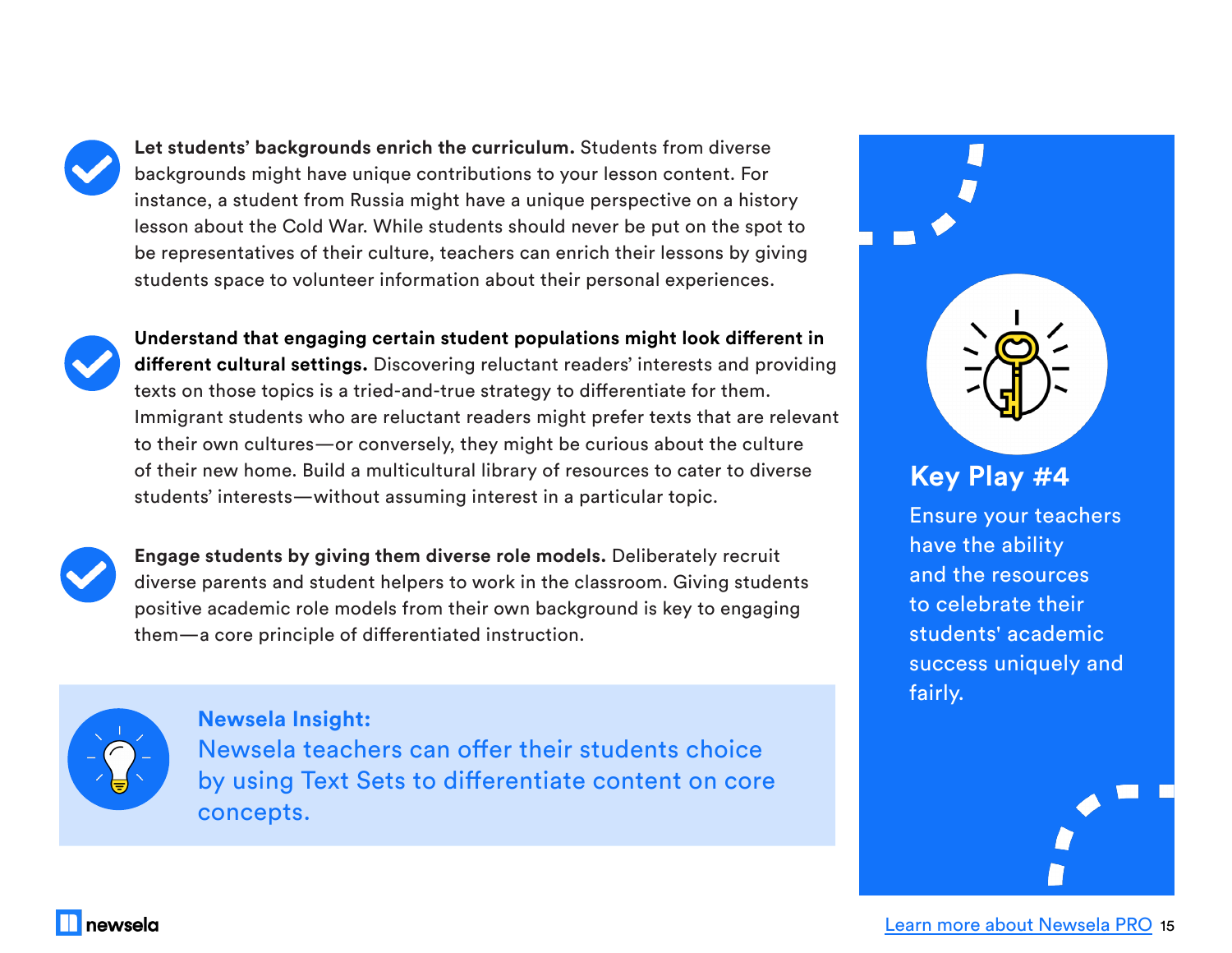"I think a common misconception is that differentiation is just about helping the students who struggle. Differentiation is all about meeting every child where they're at and making sure that they're appropriately supported and challenged. And that also applies to students who are at an advanced level—it was still my job as a teacher to challenge them. I associated differentiation with supporting students who struggle when I was a new teacher, and I realized how limited that perspective was. *I felt like I really became a better teacher when I understood that it was all about planning for and responding to every student*."

Christina Pirzada, Newsela Product Manager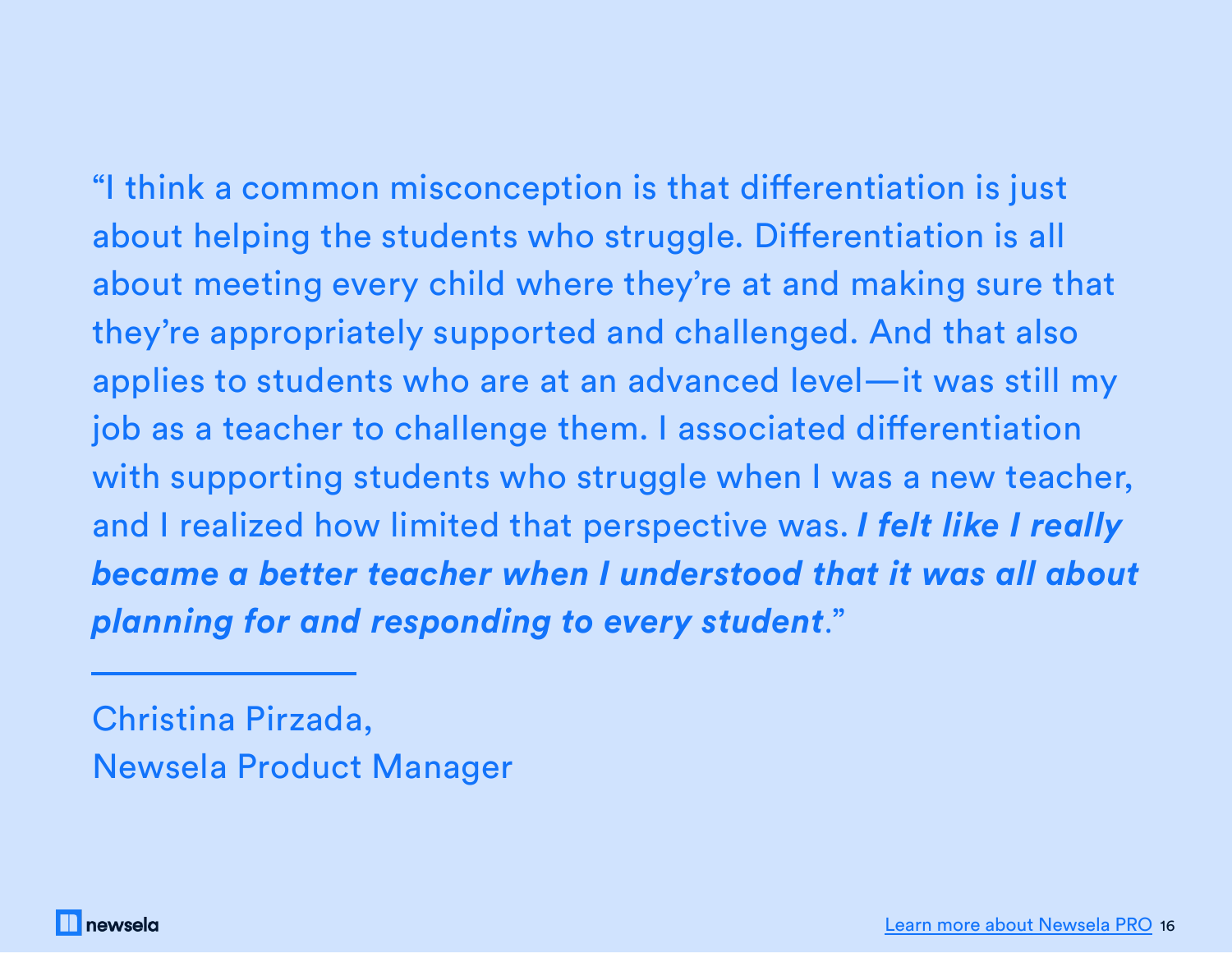# **Support teachers by knowing what's on their minds**

Differentiation may happen in the classroom, but that doesn't mean it's only a job for teachers. Administrators can be crucial partners in helping teachers differentiate more effectively. Here are key areas where administrators can strategize with teachers:



Reporting data and strategizing for testing



Planning differentiated lessons



Communicating with parents



Showing growth and accountability

**Help teachers write ideas and plans for on-thespot differentiation into their lesson planning tool, so they are ready and able to differentiate effectively midlesson. Key Play #5**

newsela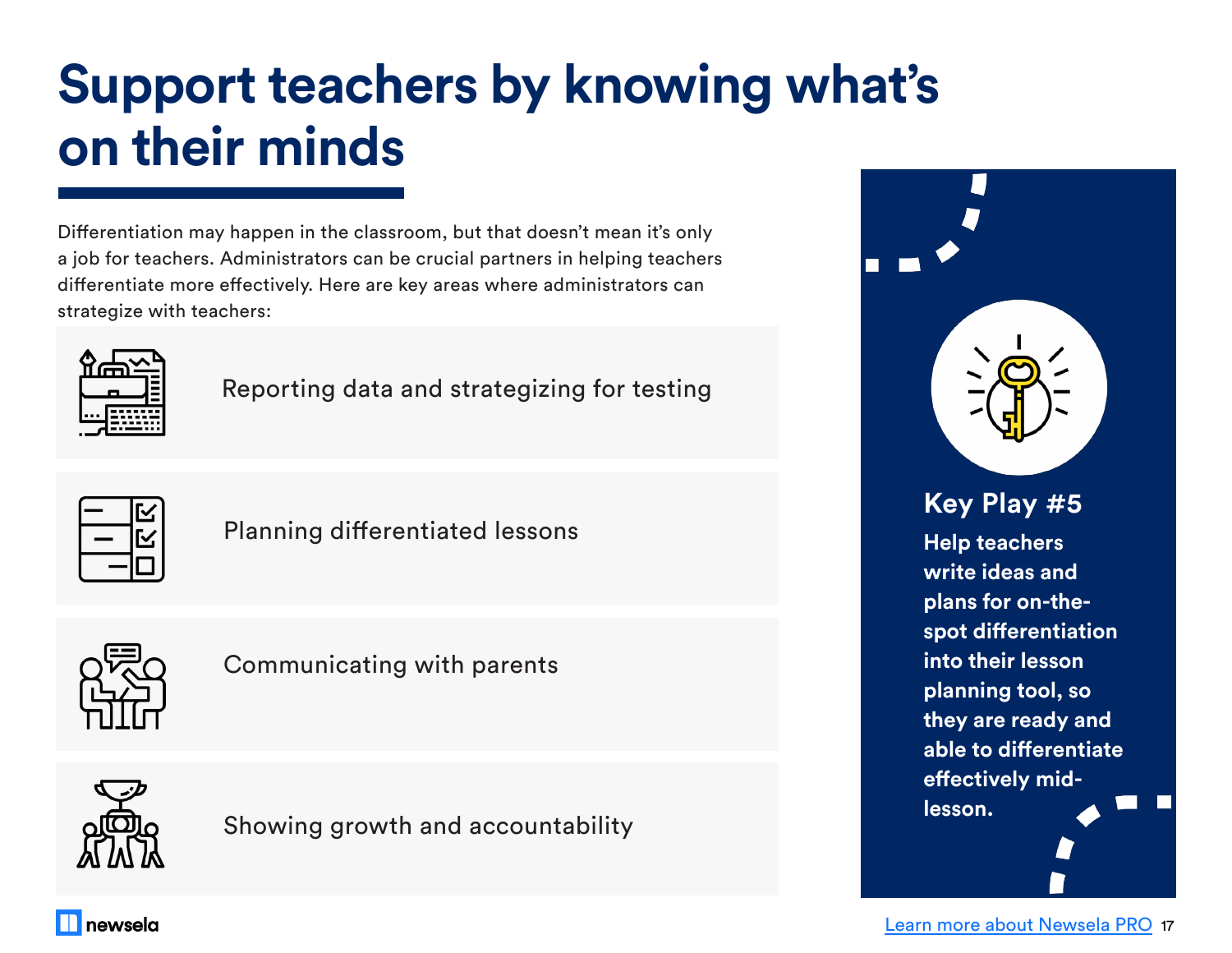## **Data-Based Differentiation**

 Educators at the forefront of differentiation are conceptualizing it as a "data-based iterative process" grounded in evidence-based practices (Ernest, Heckaman, Thompson, Hull, & Carter, 2011, p. 191). That may sound esoteric, but it's just a more systematic approach to doing what teachers have done for centuries: paying attention to their students and responding to their feedback.

But while highly effective teachers have always listened to their students' feedback, that feedback is coming in greater volumes than ever before. Interactive tools and clickers provide teachers with real-time data about how many—and exactly which of their students are grasping the material.

Even for educators who choose not to use these technologies, big data has entered education, and it's here to stay. Many parents expect granular detail on their children's progress, and students raised with screens are used to interacting with apps that track their learning and activities. Now more than ever, educators can take advantage of this information gold mine to differentiate instruction for individual students.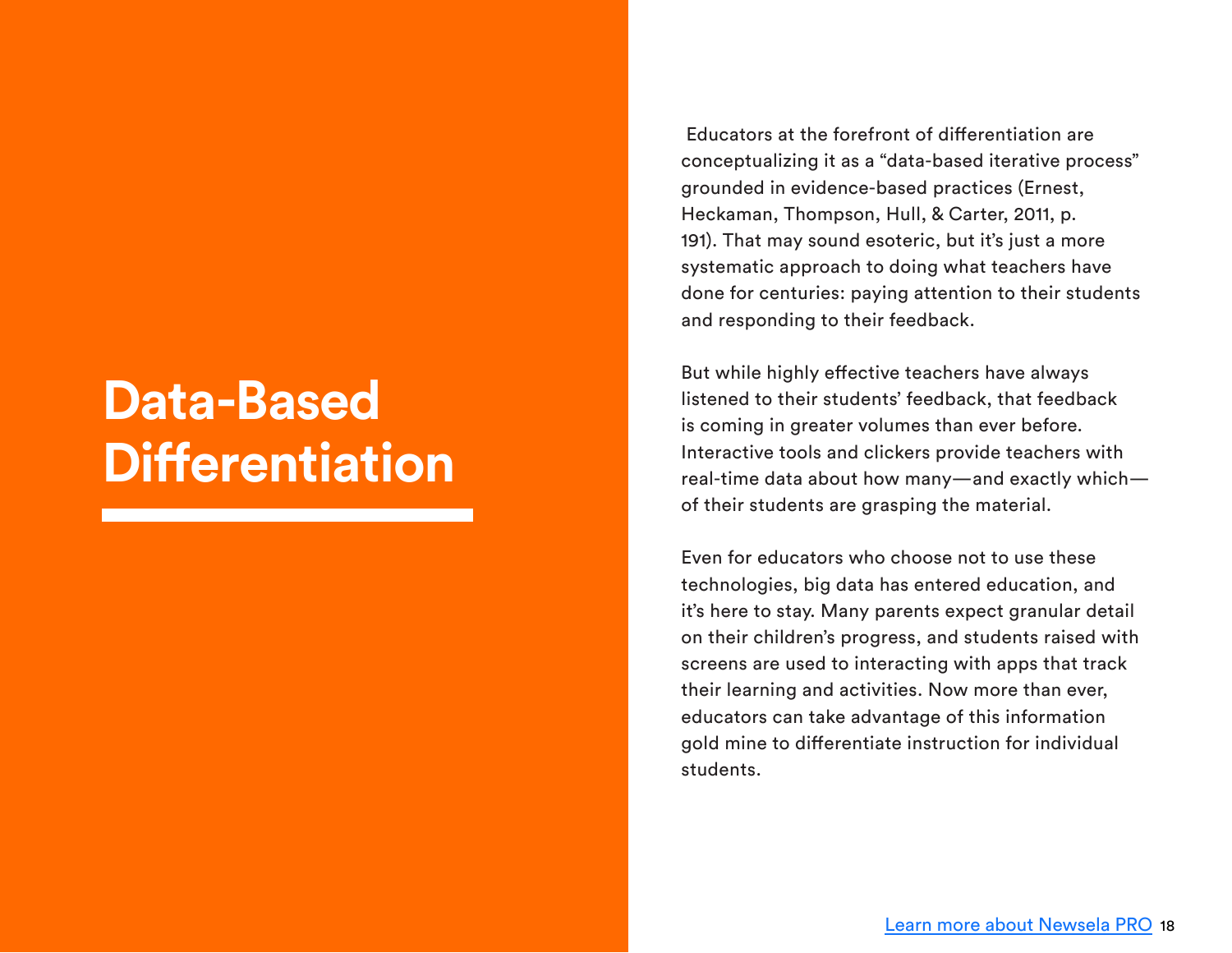## **A New Era of Data-Informed Differentiated Instruction**

Newsela's resident educators love tools that provide educators with real-time assessment data. Rather than planning lessons based on assumptions about which students will know what, teachers can get accurate data that fully encompasses their students' learning abilities. When struggling students are able to master topics and skills quickly, educators will be able to recognize this and adapt on the fly, and their practice will be nimbler than ever. It's an fundamental paradigm shift: from differentiating in the planning stage based on broad assumptions and premade ability groups, to differentiating in the classroom in response to accurate data about student success.



newsela

#### **Newsela Insight:**

Newsela PRO teachers are 6x more likely to **Key Play #6** differentiate their formative assessments than Newsela teachers overall.

Help teachers leverage student learning information from all sources, including edtech tools, to help them effectively differentiate based on real-time skill mastery.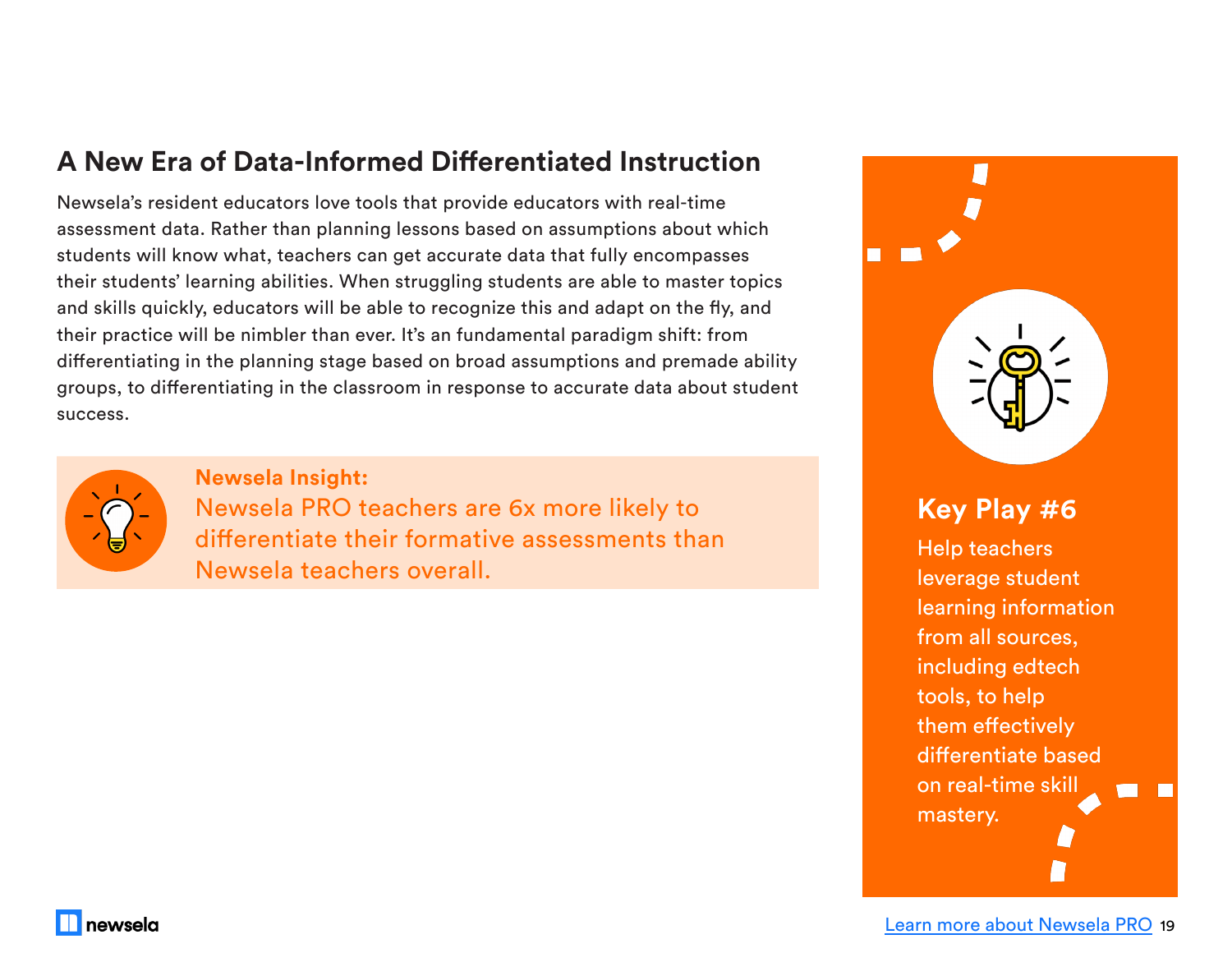## **Differentiation Gets Results - Don't Miss Out**

## **The evidence is clear.**

Differentiation gets results. Research shows clear associations between effective differentiated instruction and:



**Higher reading fluency** 



Improved reading comprehension



Student engagement



Student grades

Differentiating based on interest improves student motivation, and that in turn leads to better performance and greater interest in the material.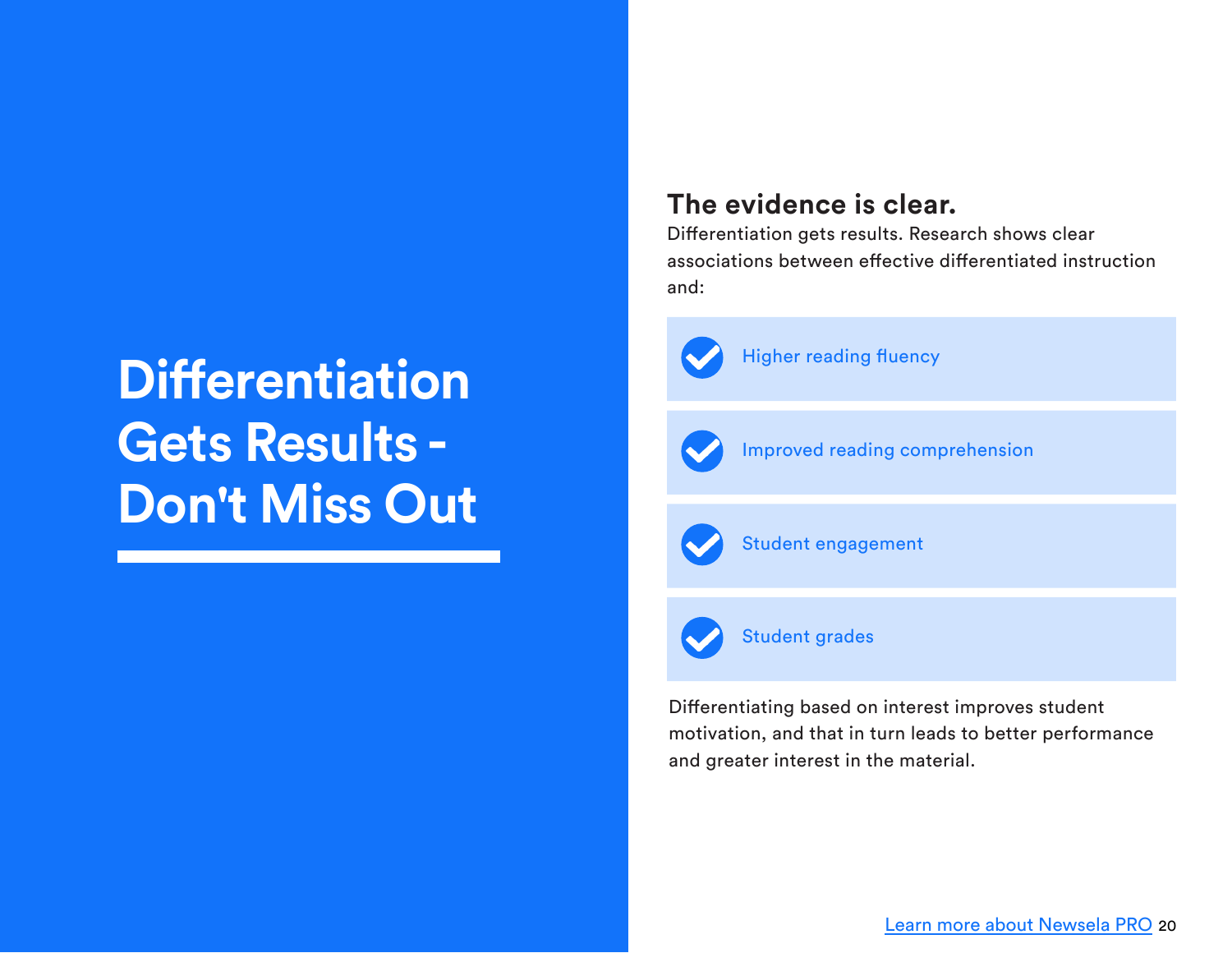## **Students aren't the only ones who benefit.**

When teachers differentiate effectively, they become more confident in their own abilities, and that confidence makes them even better at their jobs. Here's how administrators can leverage differentiated instruction to empower your educators.

When teachers differentiate their instruction and see it translate into breakthroughs for their students, they see evidence that their methods are working. Set your teachers up for success **by providing the resources to differentiate efficiently and effectively.**

If teachers **feel a strong sense of efficacy in their ability to teach**, they're more likely to take risks and try out challenging pedagogies, including new types of differentiated instruction. [One 201](https://journals.sagepub.com/doi/abs/10.1177/0162353214529042)4 study found that when instructors believe they can teach effectively, they're more likely to differentiate.

When administrators cultivate efficacy through **strong professional development,** they can kick off a virtuous cycle where teacher efficacy leads to differentiation, which then strengthens teachers' efficacy even further.

## **Key Play #7**

Connect the dots for teachers between hot topics and best practices, helping them understand that differentiated instruction and establishing growth mindset in students are mutually beneficial.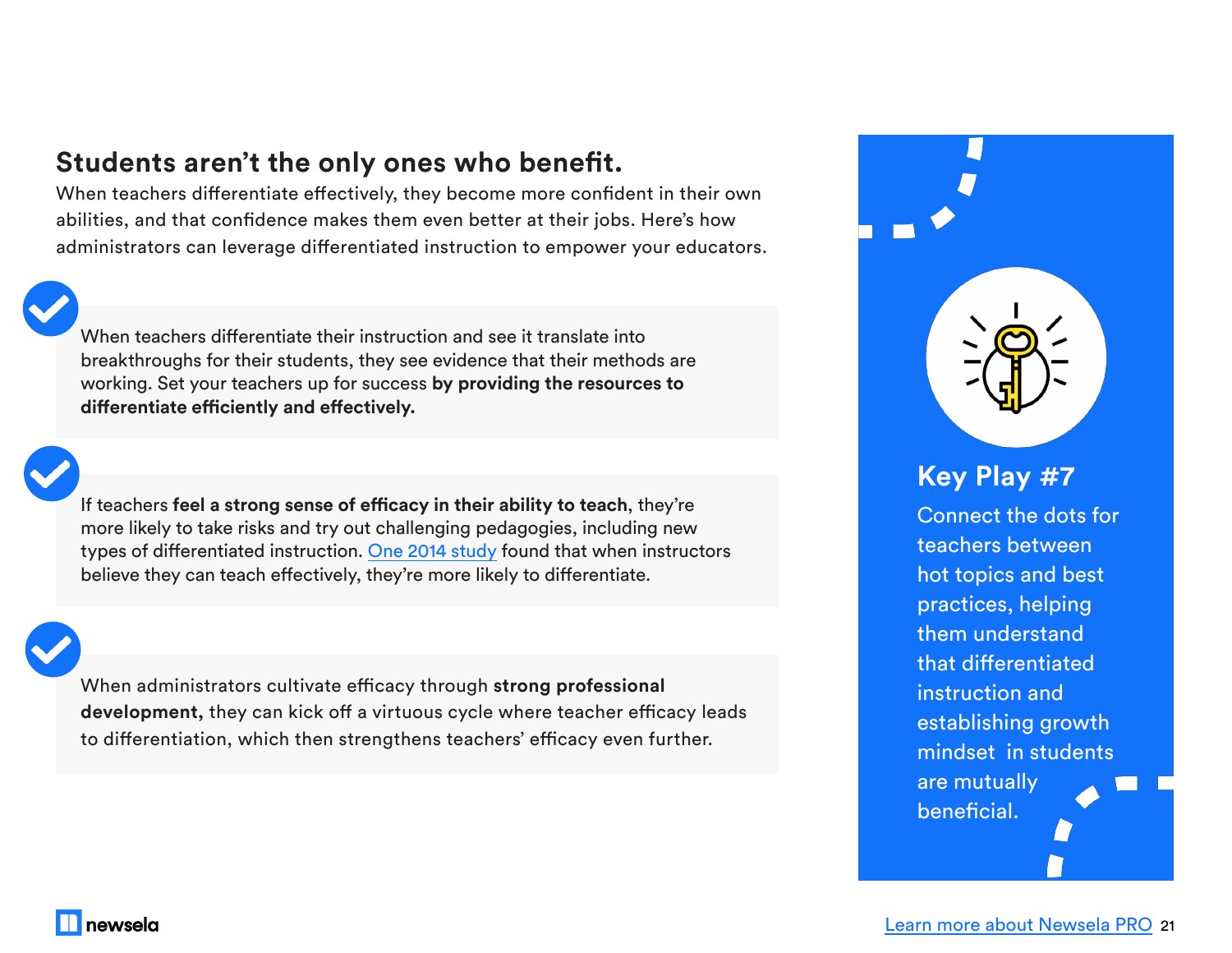Sometimes, the most significant results are the ones that can't be quantified or easily measured in a study. We design our technology based on the belief that no student should feel like their lessons were designed for someone else. Motivating students means creating a welcoming classroom where everyone feels they belong, regardless of their background, ability level, or obstacles they may face and achieving this calls for effective differentiation.

To take full advantage of that potential, teachers need the right tools - especially those that allow for student choice, and that encourage learners to read at their stretch level. The real cornerstones of good differentiation are smart grouping, responsiveness in the classroom, and meaningful relationships between teachers and students. Administrators can't buy these things for their teachers, but they can provide the resources to facilitate student choice and challenge learners at their own level. In doing this, administrators can become a strong allies for teachers as they take on the new world of next generation differentiated instruction.



## **How else does differentiation motivate students?**

- **All learners can** experience progress and feel successful
- Students take ownership of their education when they have choices and control
- Over time, this cultivates a growth mindset grounded in intrinsic motivation to learn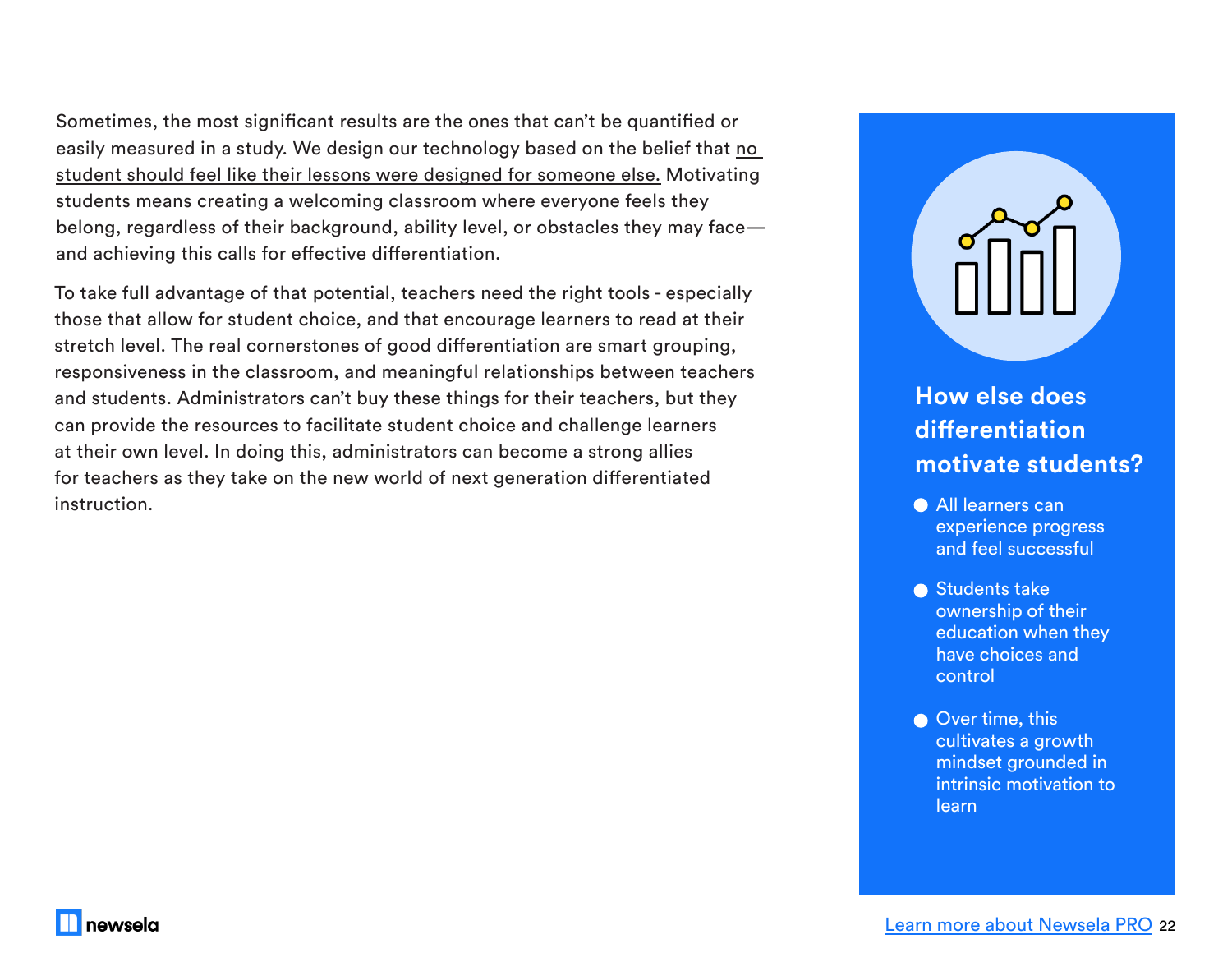"Reading is such an emotional experience for children. The shame associated with not being able to read is a serious epidemic in schools and can be so disengaging and demotivating. *Overcoming that using differentiated instruction was a big win.* The students who came in feeling they couldn't read or contribute, now feeling like they can contribute in a meaningful way that they had not previously had access to, was incredibly gratifying."

Liz Crowley, Newsela Partnerships Manager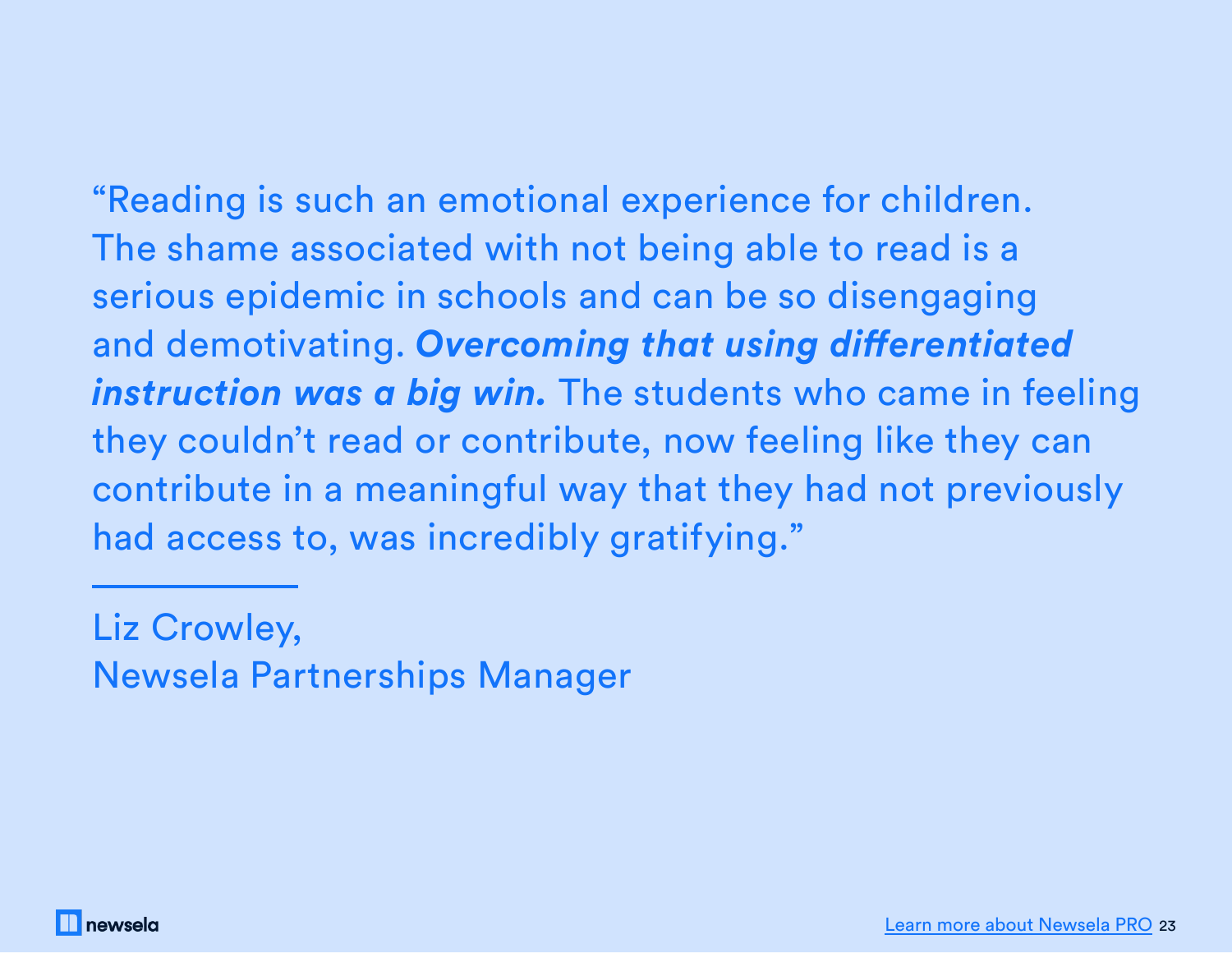## **7 Key Plays for Successful Property Plays<br>
The Successful<br>
Differentiation<br>
Differentiation**

Survey your teachers to evaluate strengths and areas of opportunity.



Help teachers utilize edtech tools to reduce the stigma of tracking and grouping.



Enable teachers across content areas to incorporate student voice into measures of success.

**4**

Ensure your teachers have the ability and resources to celebrate academic success uniquely and fairly.



Train teachers for adaptability in the classroom so they feel equipped to differentiate effectively midlesson.

Help teachers leverage learning information from all sources, including edtech tools.



Connect the dots for teachers between hot topics and best practices, like growth mindset and differentiation.

**La newsela**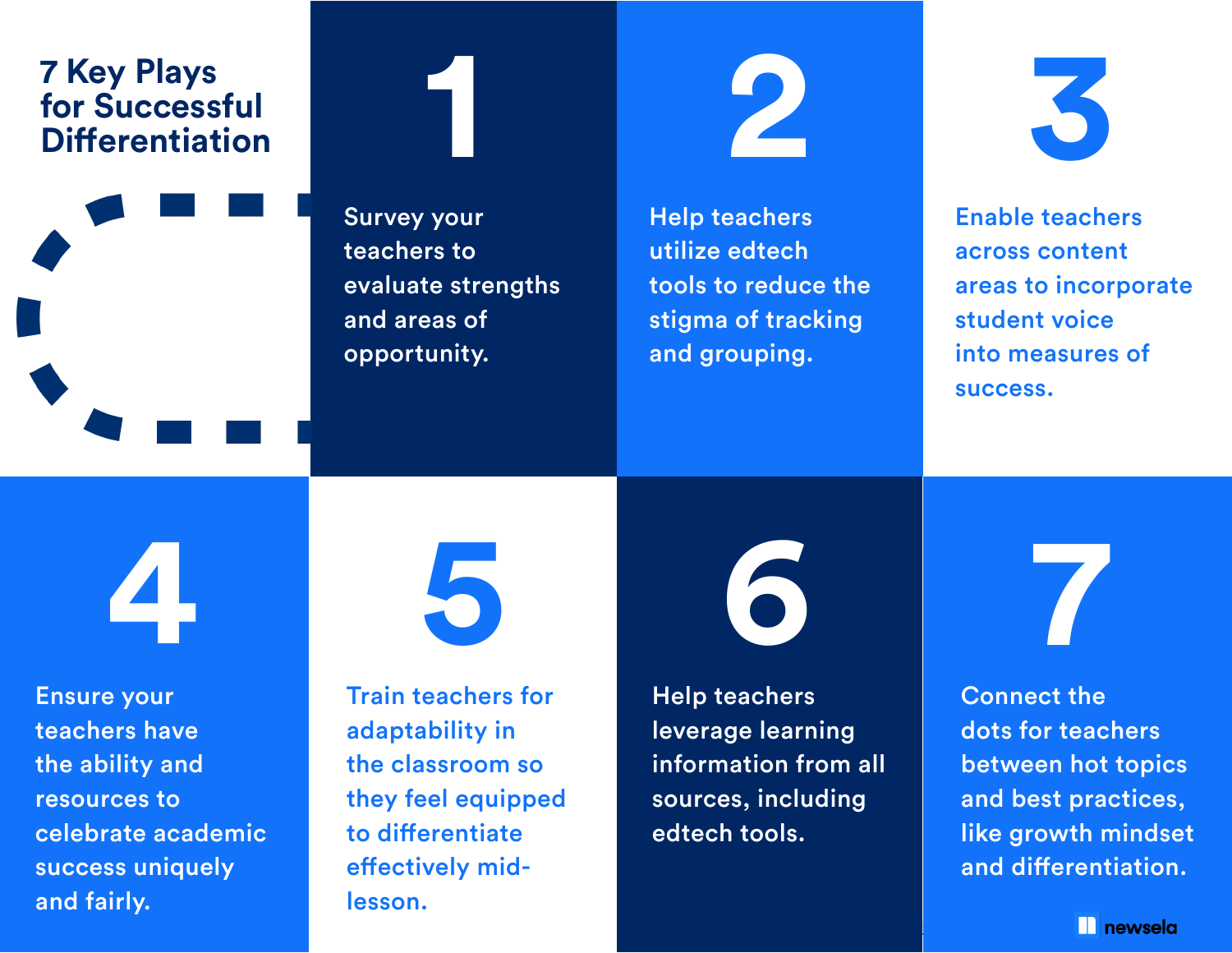# **Newsela PRO teachers will tell you:**

## **ENGAGEMENT 92%**

of teachers said their students find the content they read on Newsela highly engaging.

## **INCLUSIVITY 95%**

**LEARNING**

of teachers said Newsela's leveled content empowers them to include all students in the same discussion.

**93%** of teachers said their students learn when they read articles on Newsela.

## **KNOWLEDGE 97%**

of teachers said Newsela helps their students improve general knowledge on topics they read.

## **READING SLILLS 93%**

of teachers said Newsela helps their students improve their reading skills.

## **RELIABILITY 94%**

of teachers said they and their students can easily find the content they're looking for on Newsela.

## **RELEVANCE 94%**

of teachers said Newsela's content helps them connect classroom instruction to the students' lives and lived experiences.



of teachers said Newsela offers content that is well-aligned with their teaching goals.

newsela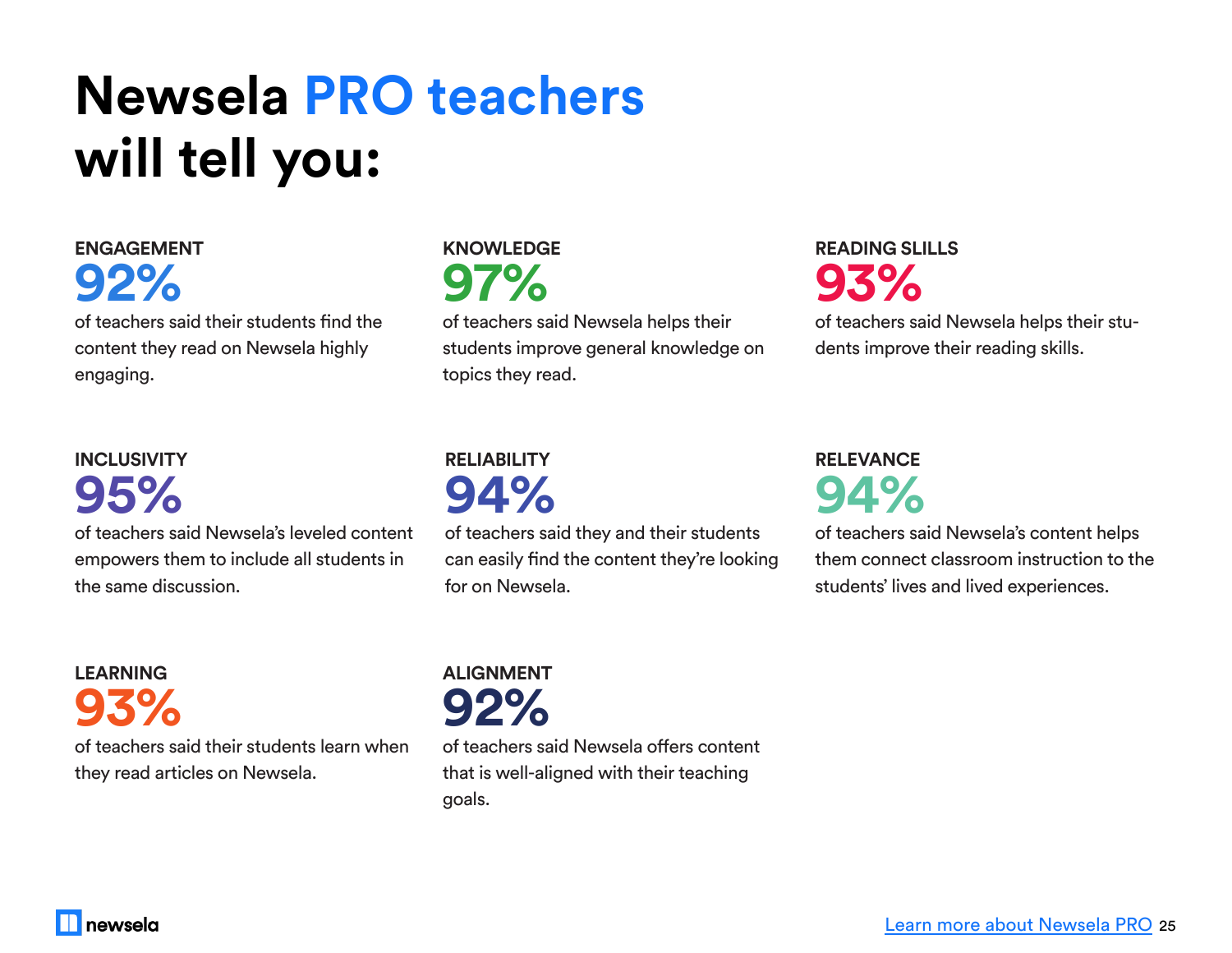## **What educators are saying about Newsela:**

"Students were getting much more out of using Newsela than similar products. So when I came to Middletown, I knew that Newsela was one of the first things I really wanted to look into and purchase."

#### **Natalie, Elementary Supervisor of Curriculum and Instruction Middletown, NJ**

"I already knew from our classroom pilots that Newsela offered world-class content and instructional tools. What I didn't know what was an absolute pleasure they'd be to partner with. The Newsela PRO team has provided us with excellent treatment throughout our partnership. The high-quality training sessions, responsiveness to feedback and inquiries, and proactive notifications regarding new content and features have all been first rate."

**Eric, ELA and Social Studies Curriculum Specialist Buncombe County, NC**

"Let me preface by saying that I love Newsela; it is a fantastic way to differentiate for my classroom, and to engage my students in real, meaningful learning about the world around them."

**Heather, Teacher Nashville, TN**

**Newsela PRO works, and it works for everyone.**



One study found that using Newsela twice a week leads to **2x reading gains** in achievement scores and **3x gains** when used daily. **newsela** WestEd



Another found that Newsela increases reading scores for students of **all demographic subgroups.**

Empirical<br>Education  $\prod$  newsela

[Learn more about Newsela PRO](https://go.newsela.com/Pro-Pilot.html?utm_campaign=NEWSELA-PRO-2019&utm_source=whitepaper&utm_medium=whitepaper&utm_content=DMG-CD-2019-Differentiation-Playbook) 26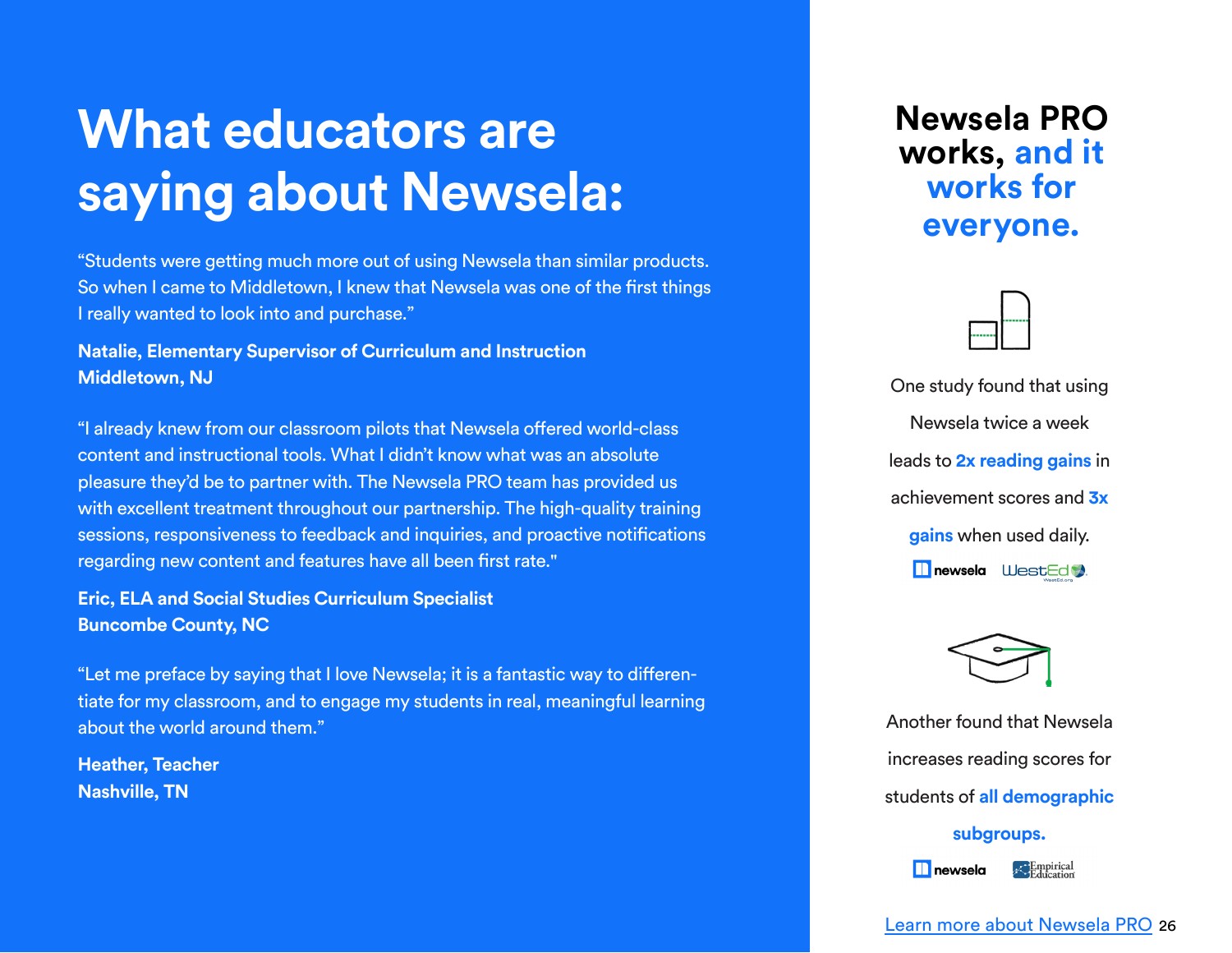# **Selected Bibliography**

Dixon, F. A., Yssel, N., McConnell, J. M., & Hardin, T. (2014). Differentiated instruction, professional development, and teacher efficacy. Journal for the Education of the Gifted, 37(2), 111-127. doi:10.1177/016235321452904210.1177/0162353214529042

Kieran, L., & Anderson, C. (2018). Connecting universal design for learning with culturally responsive teaching. Education and Urban Society, 1-15. doi:10.1177/0013124518785012

Kirkey, T. L. (2005). Differentiated instruction and enrichment opportunities: An action research report. Ontario Action Researcher, 8(3).

Little, C. A., McCoach, D. B., & Reis, S. M. (2014). Effects of differentiated reading instruction on student achievement in middle school. Journal of Advanced Academics, 25(4), 384-402. doi:10.1177/1932202X14549250

Loveless, T. (2013). Ability grouping, tracking, and how schools work. Brookings. Retrieved from https://www.brookings.edu/research/ability-grouping-tracking-andhow-schools-work/

McTighe, J., & Brown, J. L. (2005). Differentiated instruction and educational standards: Is detente possible? Theory into Practice, 44(3), 234-244.

Parsons, S., Dodman, S., & Burrowbridge, S. C. (2013). Broadening the view of differentiated instruction. Phi Delta Kappan, 95(1), 38-42. doi:10.1177/003172171309500107

Reis, S. M., McCoach, D. B., Little, C. A., Muller, L. M., Kaniskan, R. B. (2011). The effects of differentiated instruction and enrichment pedagogy on reading achievement in five elementary schools. American Educational Research Journal, 48(2), 462-501. doi:10.3102/0002831210382891

Santamaria, L. J. (2009). Culturally responsive differentiated instruction: Narrowing gaps between best pedagogical practices benefiting all learners. Teachers College Record, 111(1), 214-247.

Servilio, K. L. (2009). You get to choose! Motivating students to read through differentiated instruction. TEACHING Exceptional Children Plus, 5(5), 2-11. Retrieved from http://escholarship.bc.edu/education/tecplus/vol5/iss5/art5

Smit, R., & Humpert, W. (2012). Differentiated instruction in small schools. Teaching and Teacher Education, 28, 1152-1162. doi:10.1016/j.tate.2012.07.003

Teachers Pay Teachers. (n.d.) How to differentiate in the science classroom (or any classroom!). Retrieved from https://blog.teacherspayteachers.com/the-scienceof-differentiation/

Tomlinson, C. A., & Allan, S. D. (2000). Leadership for differentiating schools and classrooms. Alexandria, VA: Association for Supervision & Curriculum Development.

Watts-Taffe, S., Laster, B., Broach, L., Marinak, B., Conner, C., & Walker-Dalhouse, D. (2012/2013). Differentiated instruction: Making informed teacher decisions. The Reading Teacher, 66(4), 303-314. doi:10.1002/TRTR.01126

#### newsela

#### [Learn more about Newsela PRO](https://go.newsela.com/Pro-Pilot.html?utm_campaign=NEWSELA-PRO-2019&utm_source=whitepaper&utm_medium=whitepaper&utm_content=DMG-CD-2019-Differentiation-Playbook) 27